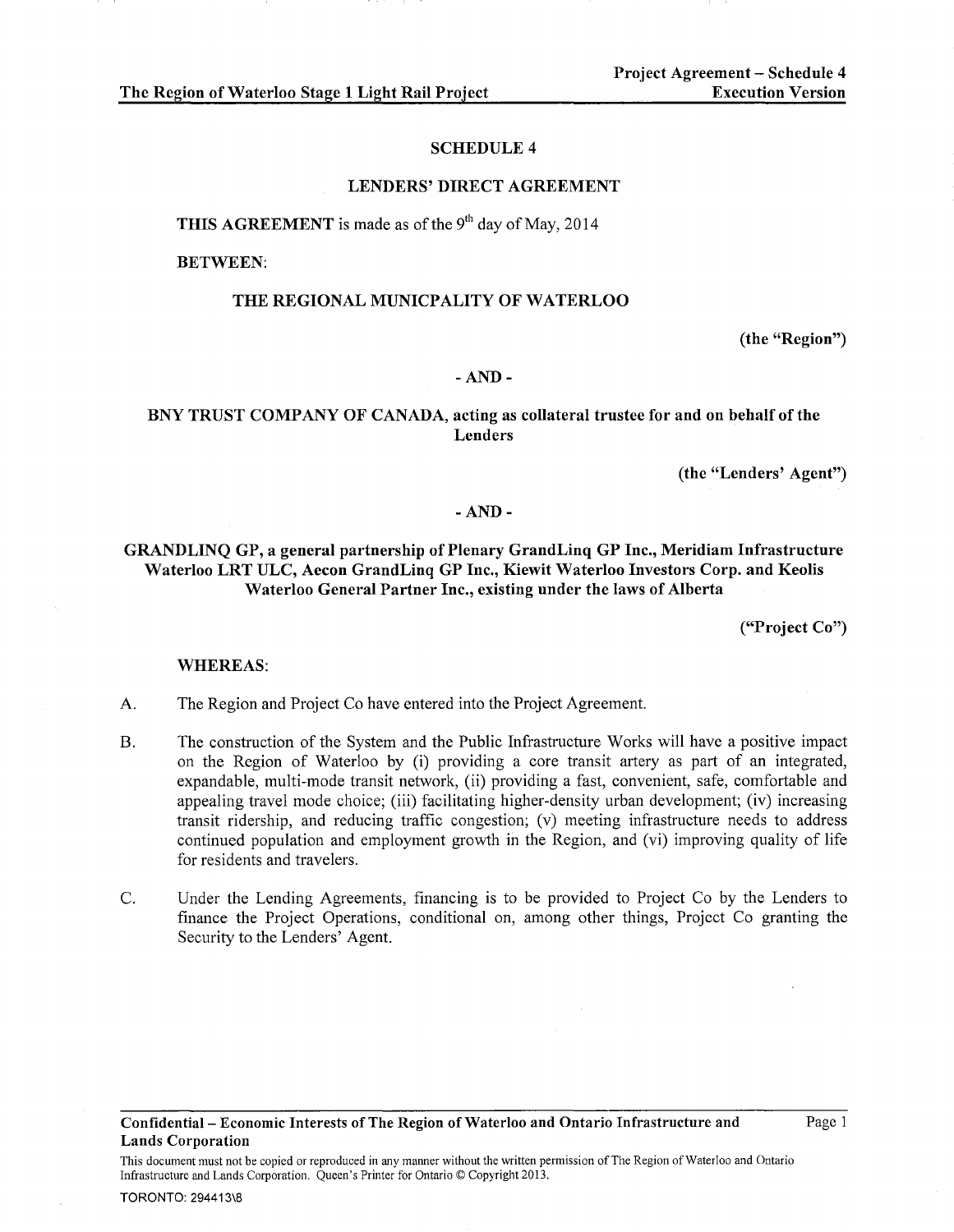# The Region of Waterloo Stage 1 Light Rail Project

- D. The Lenders' Agent has agreed to enter into this lenders' direct agreement (the "Lenders' Direct Agreement") with the Region in relation to the Security, the exercise of its rights under the Security Documents and the remedying of breaches by Project Co under the Project Agreement.
- E. With a view to ensuring that the Region is able to properly and effectively discharge its duties, functions and responsibilities under Applicable Law, Project Co, the Lenders' Agent and the Lenders commit to working collaboratively, responsibly and cooperatively with the Region throughout the Project Term.

NOW THEREFORE in consideration of the mutual covenants and agreements of the Parties hereinafter contained and for other good and valuable consideration, the receipt and sufficiency of which are hereby acknowledged, the Parties covenant and agree as follows:

## 1. DEFINITIONS

In this Lenders' Direct Agreement, unless the context otherwise requires:

- (a) "Affiliate" has the meaning given in the Project Agreement.
- (b) "Appointed Representative" means any of the following to the extent so identified in an Appointed Representative Notice:
	- (i) the Lenders' Agent, any Lender or any of their Affiliates;
	- (ii) a receiver or receiver and manager of Project Co appointed under the Security Documents;
	- $(iii)$  a trustee in bankruptcy or court-appointed receiver of Project Co;
	- (iv) an administrator of Project Co;
	- (v) a person directly or indirectly owned or controlled by the Lenders' Agent and/or any of the Lenders; or
	- (vi) any other person approved by the Region (such approval not to be unreasonably withheld or delayed).
- (c) "Appointed Representative Notice" has the meaning given in Section  $8(b)$ .
- (d) "Business Day" has the meaning given in the Project Agreement.
- (e) "Change in Ownership" has the meaning given in the Project Agreement.
- (f) "Milestone Payments" has the meaning given in Schedule  $21 -$  Construction Period Payments.
- (g) "Contractors" has the meaning given in the Project Agreement.

Confidential- Economic Interests of The Region of Waterloo and Ontario Infrastructure and Lands Corporation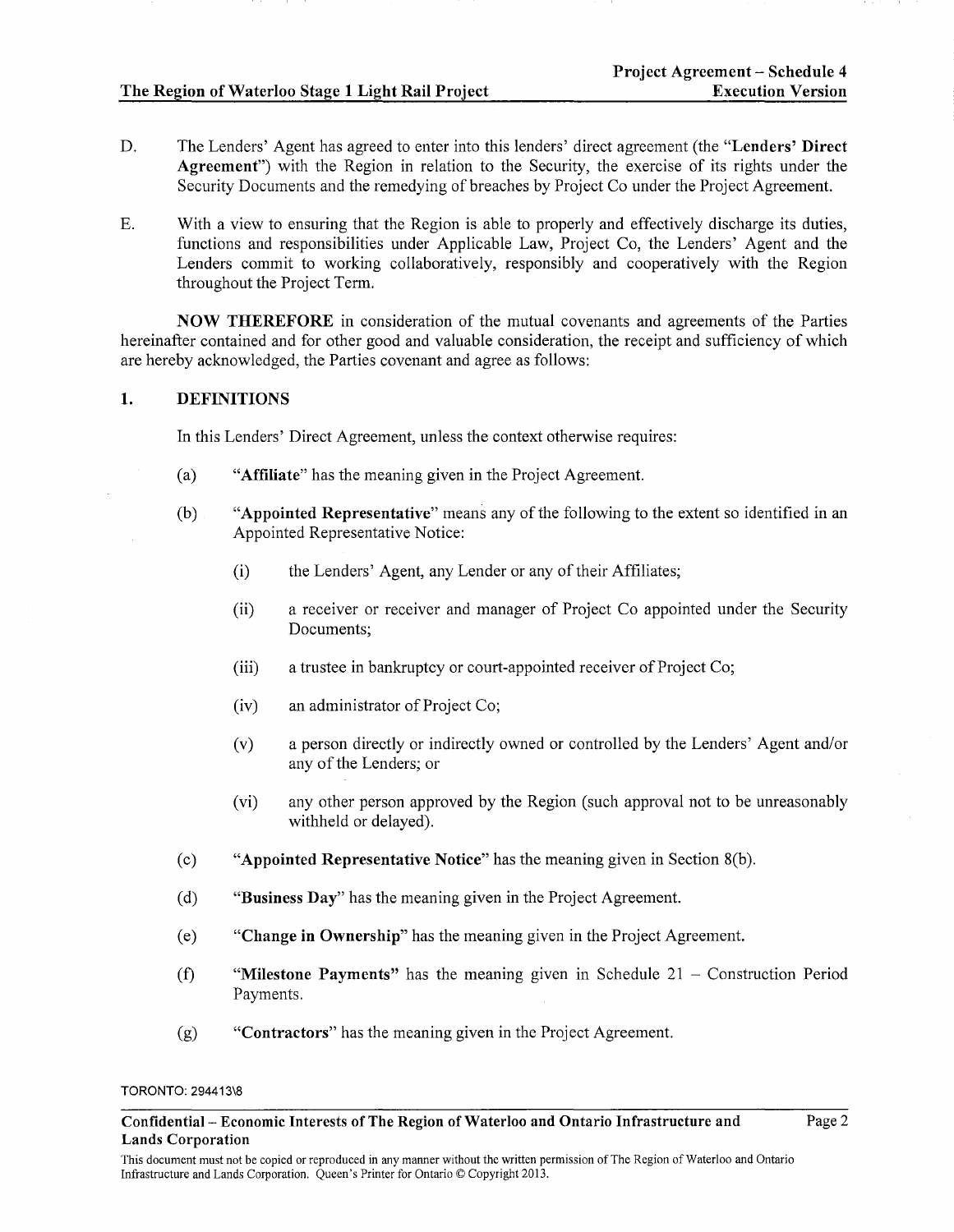- (h) "Contracts" has the meaning given in the Project Agreement.
- (i) "Default Notice" has the meaning given in Section  $7(b)(i)$ .
- (j) "Direct Agreements" has the meaning given in the Project Agreement.
- (k) "Enforcement Action" means any acceleration of amounts due and owing to the Lenders under any of the Lending Agreements and/or any enforcement proceeding or enforcement action commenced or taken under any of the Security Documents.
- (1) "Enforcement Event" means an event of default as defined in the Lending Agreements, or any other event which permits an Enforcement Action.
- (m) "Equity Capital" has the meaning given in the Project Agreement.
- (n) "Exercise Date" has the meaning given in Section 12(b).
- ( o) "Failure Points" has the meaning given in the Project Agreement.
- (p) "Financing" has the meaning given in the Project Agreement.
- (q) "General Partners" has the meaning given in the Project Agreement.
- (r) "Governmental Authority" has the meaning given in the Project Agreement.
- (s) "Indebtedness Notice" has the meaning given in Section  $7(b)(ii)$ .
- (t) "Lender Representative" means a representative (which may be the Lenders' Agent) acting as agent or trustee for and on behalf of all of the lenders lending to a Suitable Substitute.
- (u) "Lenders" has the meaning given in the Project Agreement.
- (v) "Lenders' Agent" means BNY Trust Company of Canada, acting as collateral trustee for and on behalf of the Lenders.
- (w) "Lenders' Direct Agreement" means this lenders' direct agreement.
- (x) "Lending Agreements" has the meaning given in the Project Agreement.
- (y) "Longstop Date" has the meaning given in the Project Agreement.
- (z) "Monitoring Notice" has the meaning given in the Project Agreement.
- (aa) "Notice Period" means the period starting on the date of delivery of a Default Notice and ending 120 days later.
- (bb) "Novation Date" has the meaning given in Section 10(a).

#### Confidential- Economic Interests of The Region of Waterloo and Ontario Infrastructure and Lands Corporation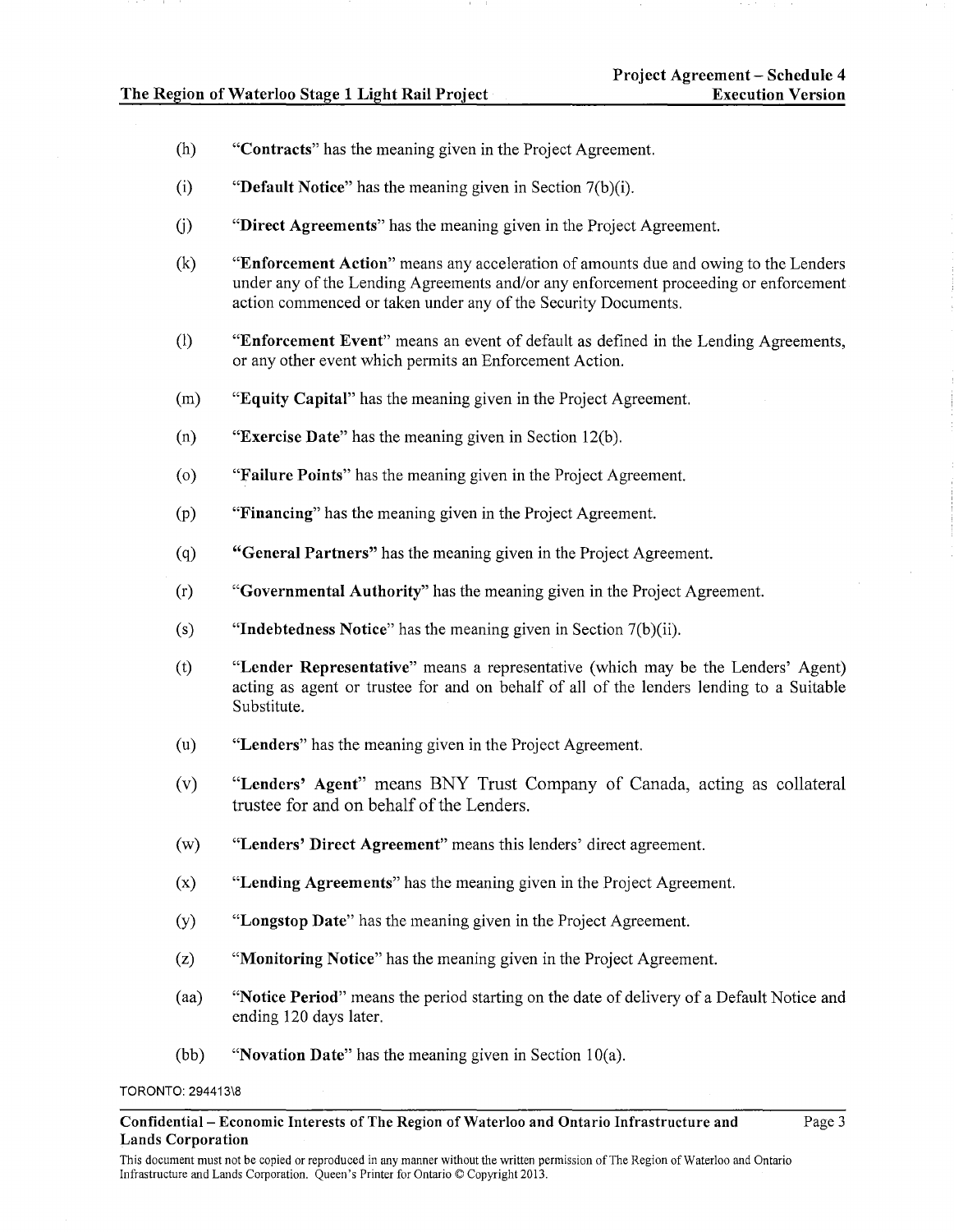- (cc) "Novation Notice" has the meaning given in Section lO(a).
- (dd) "Party" means any of the Region, Project Co or the Lenders' Agent, and "Parties" means all of the Region, Project Co and the Lenders' Agent.
- ( ee) "Project" has the meaning given in the Project Agreement.
- (ff) "Project Agreement" means the project agreement made on or about May 6, 2014 between the Region and Project Co.
- (gg) "Project Co" means GrandLinq GP, a general partnership of Plenary GrandLinq GP Inc., Meridiam Infrastructure Waterloo LRT ULC, Aecon GrandLinq GP Inc., Kiewit Waterloo Investors Corp. and Keolis Waterloo General Partner Inc., existing under the laws of Alberta and any successor or permitted assign.
- (hh) "Project Co Event of Default" has the meaning given in the Project Agreement.
- (ii) "Project Co Party" has the meaning given in the Project Agreement.
- (jj) "Project Documents" has the meaning given in the Project Agreement.
- (kk) "Project Operations" has the meaning given in the Project Agreement.
- (11) "Refinancing" has the meaning given in the Project Agreement.
- (mm) "Region Party" has the meaning given in the Project Agreement.
- (nn) "Region Project Documents" means the Project Agreement and all other documents to which both the Region and Project Co are parties pursuant to or in connection with the Project Agreement.
- ( oo) "Restricted Person" has the meaning given in the Project Agreement.
- (pp) "Security" means the security interests granted by Project Co to the Lenders' Agent pursuant to the Security Documents.
- (qq) "Security Documents" means all security granted by Project Co to the Lenders (or any trustee or agent thereof, including the Lenders' Agent) pursuant to or in connection with the Lending Agreements, including but not limited to:
	- (i) the general security agreement made on or about the date hereof by Project Co and each General Partner in favour of the Lenders' Agent for and on behalf of, *inter alia,* the Lenders;
	- (ii) the limited recourse guarantee and pledge agreement made on or about the date hereof by Plenary Investments XV (Canada) Ltd. in favour of the Lenders' Agent for and on behalf of, *inter alia,* the Lenders;

Confidential- Economic Interests of The Region of Waterloo and Ontario Infrastructure and Lands Corporation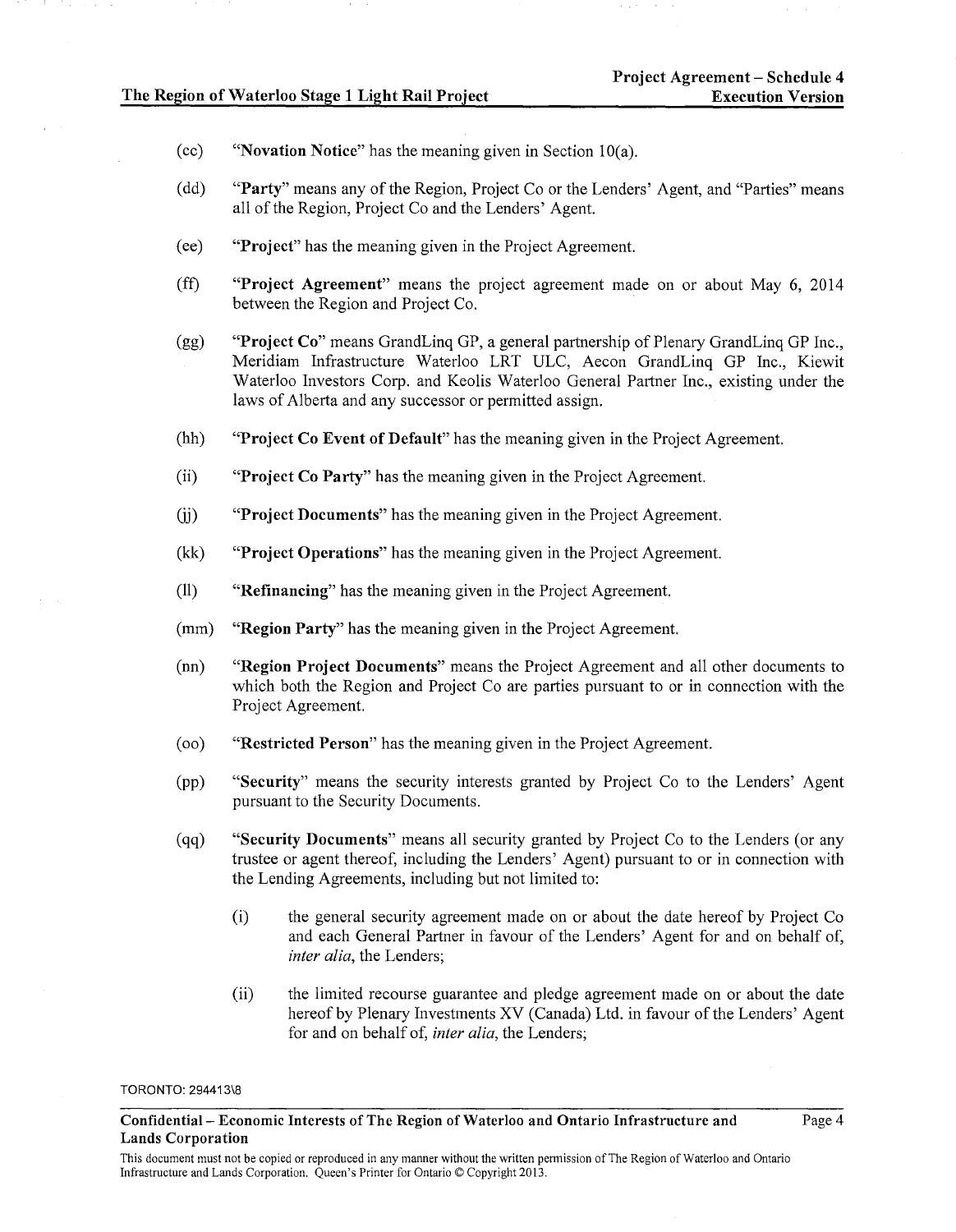- (iii) the limited recourse guarantee and pledge agreement made on or about the date hereof by Meridiam Infrastructure Waterloo LRT, LP in favour of the Lenders' Agent for and on behalf of, *inter alia,* the Lenders;
- (iv) the limited recourse guarantee and pledge agreement made on or about the date hereof by Aecon GrandLinq Inc. in favour of the Lenders' Agent for and on behalf of, *inter alia,* the Lenders;
- (v) the limited recourse guarantee and pledge agreement made on or about the date hereof by Kiewit Canada Development Corp. in favour of the Lenders' Agent for and on behalf of, *inter alia,* the Lenders;
- (vi) the limited recourse guarantee and pledge agreement made on or about the date hereof by Keolis Canada Investment 1 Inc. in favour of the Lenders' Agent for and on behalf of, *inter alia,* the Lenders;
- (vii) the Direct Agreements;
- (viii) the direct agreement made on or about the date hereof between the Lenders' Agent, Project Co, the Construction Contractor and each Construction Guarantor;
- (ix) the direct agreement made on or about the date hereof between the Lenders' Agent, Project Co, and the OM&R Contractor (or, as applicable, any future direct agreement between any Maintenance and Rehabilitation Contractor and any Operations Contractor) with, *inter alia,* the Lenders' Agent and Project Co in respect of the Project; and
- (x) the account control agreement between BNY Trust Company of Canada, as collateral trustee, The Toronto-Dominion Bank and Project Co and made on or about the date hereof.
- (rr) "Step-In Date" means the date on which the Region receives a Step-In Notice from the Lenders' Agent.
- (ss) "Step-In Notice" means the notice given by the Lenders' Agent to the Region pursuant to Section S(a) stating that the Lenders' Agent is exercising its step-in rights under this Lenders' Direct Agreement.
- (tt) "Step-In Period" means the period from the Step-In Date up to and including the earlier of:
	- (i) the Step-Out Date;
	- (ii) the Termination Date (provided that the Region has complied with its obligations in Section 7 of this Lenders' Direct Agreement);

Confidential- Economic Interests of The Region of Waterloo and Ontario Infrastructure and Lands Corporation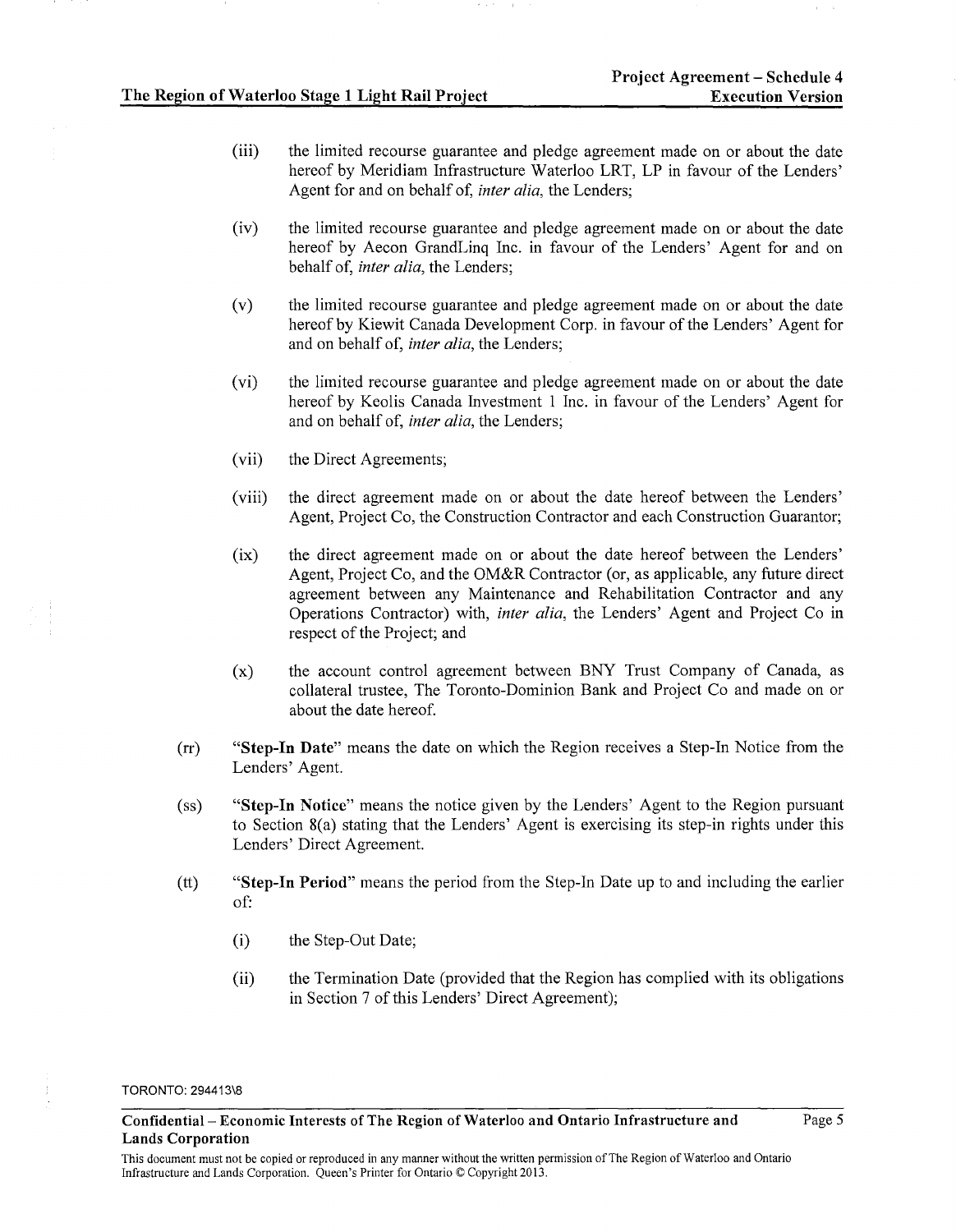- (iii) the date that a transfer of Project Co's rights and obligations under the Region Project Documents to a Suitable Substitute pursuant to Section 10 becomes effective; and
- (iv) if the Step-In Date occurs prior to the Substantial Completion Date, the earlier of:
	- (A) the date falling 180 days after the Longstop Date; or
	- (B) the date falling two years after the Step-In Date.
- (uu) "Step-Out Date" means the date falling 30 days after the date on which the Region receives a Step-Out Notice.
- (vv) "Step-Out Notice" has the meaning given in Section 9(a).
- (ww) "Subsequent Indebtedness Notice" has the meaning given in Section 7(c).
- (xx) "Substantial Completion Date" has the meaning given in the Project Agreement.
- (yy) "Substantial Completion Payment" has the meaning given in the Project Agreement.
- (zz) "Suitable Substitute" means a person, approved in writing by the Region in accordance with Sections  $10(b)$  and  $10(c)$ , which:
	- (i) has the legal capacity, power and authority to become a party to and perform the obligations of Project Co under the Region Project Documents; and
	- (ii) employs individuals having the appropriate qualifications, experience and technical competence, and having the resources available to it (including committed financial resources and subcontracts) that are sufficient to enable it to perform the obligations of Project Co under the Region Project Documents.
- (aaa) "System" has the meaning given in the Project Agreement.
- (bbb) "Termination Date" has the meaning given in the Project Agreement.
- (ccc) "Warning Notice" has the meaning given in the Project Agreement.

# 2. INTERPRETATION

This Lenders' Direct Agreement shall be interpreted according to the following provisions, unless the context requires a different meaning:

(a) The headings in this Lenders' Direct Agreement are for convenience of reference only, shall not constitute a part of this Lenders' Direct Agreement, and shall not be taken into consideration in the interpretation of, or affect the meaning of, this Lenders' Direct Agreement.

TORONTO: 294413\8

Confidential- Economic Interests of The Region of Waterloo and Ontario Infrastructure and Lands Corporation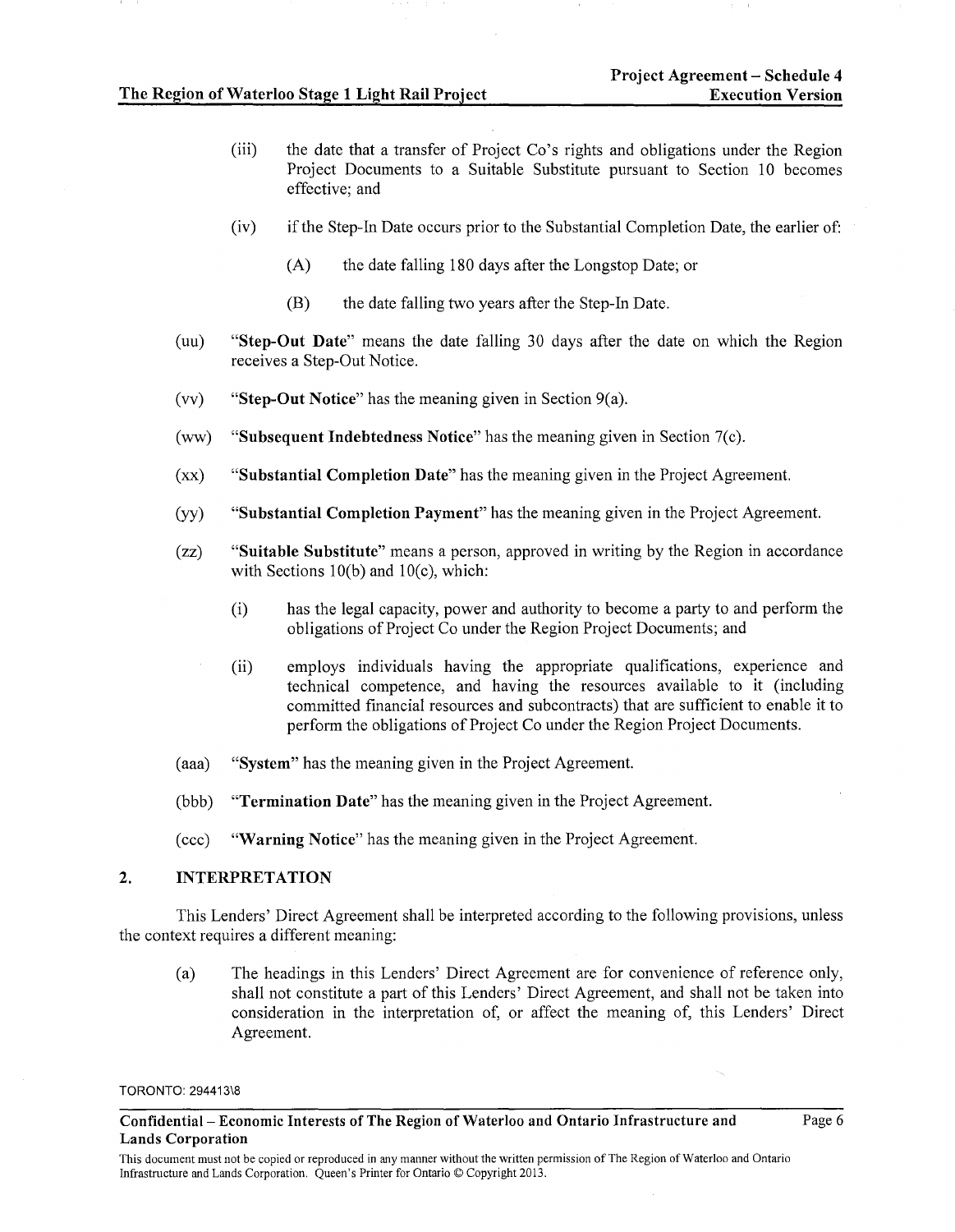- (b) Unless the context otherwise requires, references to specific Sections, Clauses, Paragraphs, Subparagraphs, and other divisions are references to such Sections, Clauses, Paragraphs, Subparagraphs, or divisions of this Lenders' Direct Agreement and the terms "Section" and "Clause" are used interchangeably and are synonymous.
- (c) Words importing persons or parties are to be broadly interpreted and include an individual, corporation, firm, partnership, joint venture, trust, unincorporated organization, Governmental Authority, unincorporated body of persons or association and any other entity having legal capacity, and the heirs, beneficiaries, executors, administrators or other legal representatives of a person in such capacity.
- (d) Unless the context otherwise requires, wherever used herein the plural includes the singular, the singular includes the plural, and each of the masculine, feminine and neuter genders include all other genders.
- (e) References to any standard, principle, agreement or document include (subject to all relevant approvals and any other provisions of this Lenders' Direct Agreement concerning amendments) a reference to that standard, principle, agreement or document as amended, supplemented, restated, substituted, replaced, novated or assigned.
- (f) The words in this Lenders' Direct Agreement shall bear their natural meaning.
- (g) References containing terms such as:
	- (i) "hereof', "herein", "hereto", "hereinafter", and other terms of like import are not limited in applicability to the specific provision within which such references are set forth but instead refer to this Lenders' Direct Agreement taken as a whole; and
	- (ii) "includes" and "including", whether or not used with the words "without limitation" or "but not limited to", shall not be deemed limited by the specific enumeration of items but shall, in all cases, be deemed to be without limitation and construed and interpreted to mean "includes without limitation" and "including without limitation".
- (h) In construing this Lenders' Direct Agreement, the rule known as the *ejusdem generis rule*  shall not apply nor shall any similar rule or approach to the construction of this Lenders' Direct Agreement and, accordingly, general words introduced or followed by the word "other" or "including" or "in particular" shall not be given a restrictive meaning because they are followed or preceded (as the case may be) by particular examples intended to fall within the meaning of the general words.
- (i) Where this Lenders' Direct Agreement states that an obligation shall be performed "no later than" or "within" or "by" a stipulated date or event which is a prescribed number of days after a stipulated date or event, the latest time for performance shall be  $5:00$  p.m. on the last day for performance of the obligation concerned, or, if that day is not a Business Day, 5:00 p.m. on the next Business Day.

Confidential- Economic Interests of The Region of Waterloo and Ontario Infrastructure and Lands Corporation

This document must not be copied or reproduced in any manner without the written permission of The Region of Waterloo and Ontario Infrastructure and Lands Corporation. Queen's Printer for Ontario© Copyright 2013.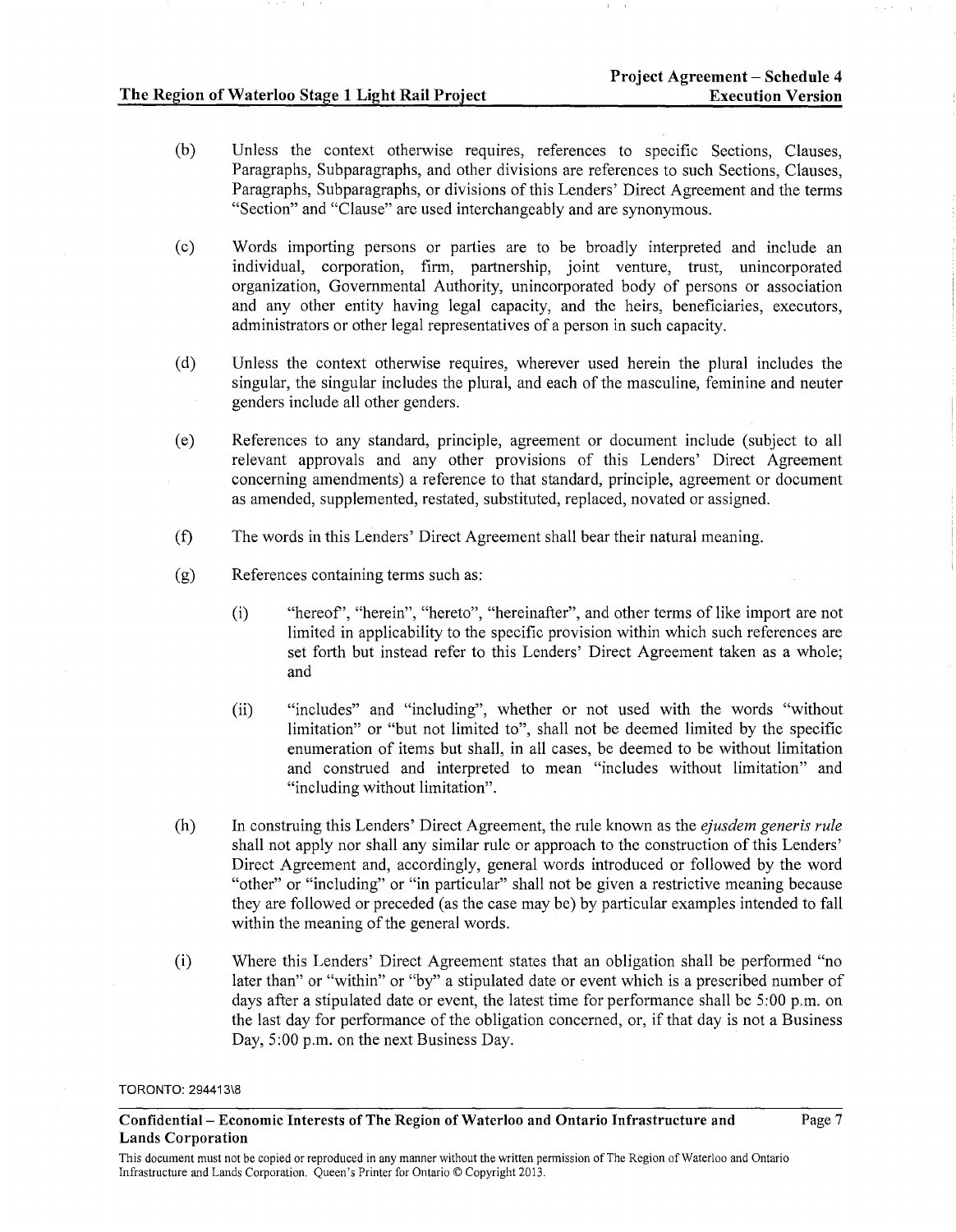- (j) Where this Lenders' Direct Agreement states that an obligation shall be performed "on" a stipulated date, the latest time for performance shall be  $\overline{5:00}$  p.m. on that day, or, if that day is not a Business Day,  $5:00$  p.m. on the next Business Day.
- (k) Any reference to time of day or date means the local time or date in Toronto, Ontario.
- (l) Unless otherwise indicated, time periods will be strictly construed.
- (m) Whenever the terms "will" or "shall" are used in this Lenders' Direct Agreement they shall be construed and interpreted as synonymous and to read "shall".

# 3. CONFLICT OF DOCUMENTS

In the event of any ambiguity, conflict or inconsistency between the provisions of this Lenders' Direct Agreement, the Project Agreement and any of the Direct Agreements, the provisions of this Lenders' Direct Agreement shall prevail and govern to the extent of such ambiguity, conflict or inconsistency.

# 4. TERM

- (a) This Lenders' Direct Agreement shall terminate automatically on the earliest of:
	- (i) the date on which all amounts which may be or become owing to the Lenders under the Lending Agreements have been irrevocably paid in full;
	- (ii) the Termination Date (provided that the Region has complied with its obligations in Section 7 of this Lenders' Direct Agreement); and
	- (iii) the date that any transfer of Project Co's rights and obligations under the Region Project Documents to a Suitable Substitute pursuant to Section 10 becomes effective and the agreements contemplated in Section  $10(e)(iii)$  are executed and delivered by the parties thereto.
- (b) Within 30 days following its occurrence, the Lenders' Agent shall provide notice to the Region of the date referred to in Section 4(a)(i).

# 5. AGREEMENTS AND SECURITY

- (a) Project Co and the Lenders' Agent shall not amend or modify the Lending Agreements, or any of them, except where Project Co is permitted to do so pursuant to Section 7.3(a) of the Project Agreement.
- (b) Project Co represents and warrants that the Lending Agreements have been entered into and negotiated on an arm's length basis.
- (c) Project Co and the Region shall not amend or modify the Region Project Documents (other than in accordance with the terms of those agreements) without the prior written consent of the Lenders' Agent, not to be unreasonably withheld or delayed, which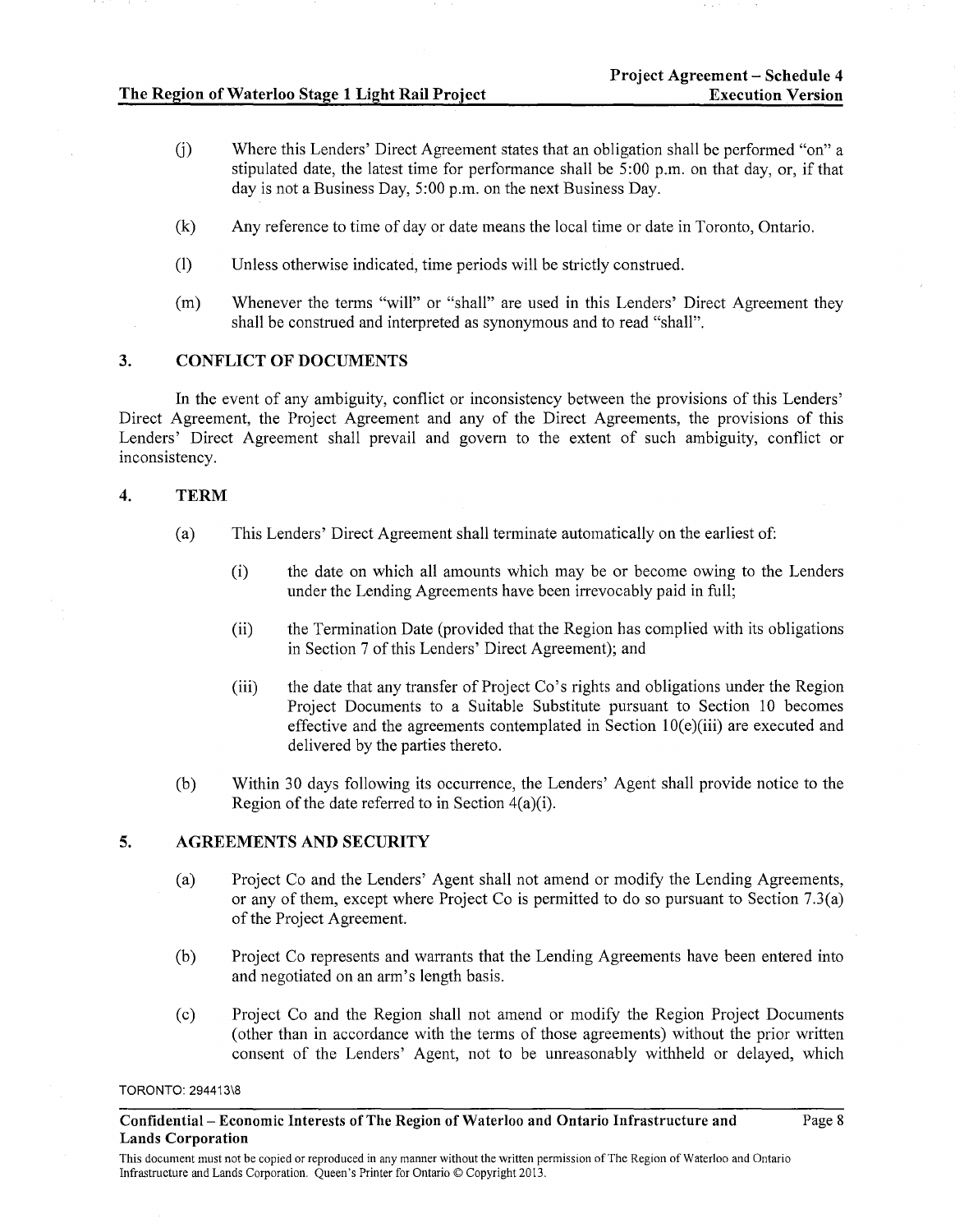consent shall not be withheld if the relevant amendment or modification shall not (i) materially adversely affect the ability of the Lenders to exercise their rights under the Security, (ii) materially adversely affect the value of the Security, or (iii) increase the liability of the Lenders or Project Co under the relevant agreement. The Lenders' Agent shall respond to any request for consent under this Section 5(b) within 30 days of receipt thereof.

- (d) Project Co acknowledges and consents to the arrangements set out in this Lenders' Direct Agreement, and agrees not to do or omit to do anything that may prevent any other Party from enforcing its rights under this Lenders' Direct Agreement.
- (e) The Lenders' Agent acknowledges having received a copy of the Project Agreement.
- (f) The Region acknowledges having received copies of the Lending Agreements, and confirms that they are in form and substance satisfactory to the Region as at the date of Financial Close.
- (g) The Region acknowledges notice of and consents to the Security, and confinns that it has not received notice of any other security interest granted over Project Co's rights under any of the Region Project Documents.
- (h) The Region agrees that any enforcement by the Lenders' Agent of a security interest in the Equity Capital of Project Co granted in favour of the Lenders' Agent as part of the Security following an Enforcement Event shall not constitute a Change in Ownership, Change in Control or Project Co Event of Default under the Project Agreement.
- (i) Project Co and the Lenders' Agent hereby authorize and instruct the Region (and the Region agrees) to pay all sums payable to Project Co under the Project Agreement as follows:
	- (i) in the case of the Substantial Completion Payment and Milestone Payments, to account no. 5463185 at The Toronto-Dominion Bank, 55 King Street West, Toronto, Ontario, M5K 1A2 or such other account as may be notified in writing by Project Co and the Lenders' Agent to the Region; and
	- (ii) in the case of all other sums payable to Project Co under the Project Agreement, to account no. 5463177 at The Toronto-Dominion Bank, 55 King Street West, Toronto, Ontario, M5K 1A2 or such other account as may be notified in writing by Project Co and the Lenders' Agent to the Region,

and Project Co and the Region agree that upon the occurrence of an Enforcement Event, if so directed in writing by the Lenders' Agent upon giving reasonable notice, the Region shall pay any sum which it is obliged to pay to Project Co under the Project Agreement to a bank account specified by the Lenders' Agent.

(j) The Lender's Agent acknowledges the provisions of Section 2.2(a) of Schedule  $21 -$ Construction Period Payments to the Project Agreement and consents to Project Co

TORONTO: 294413\8

Confidential- Economic Interests of The Region of Waterloo and Ontario Infrastructure and Lands Corporation

Page 9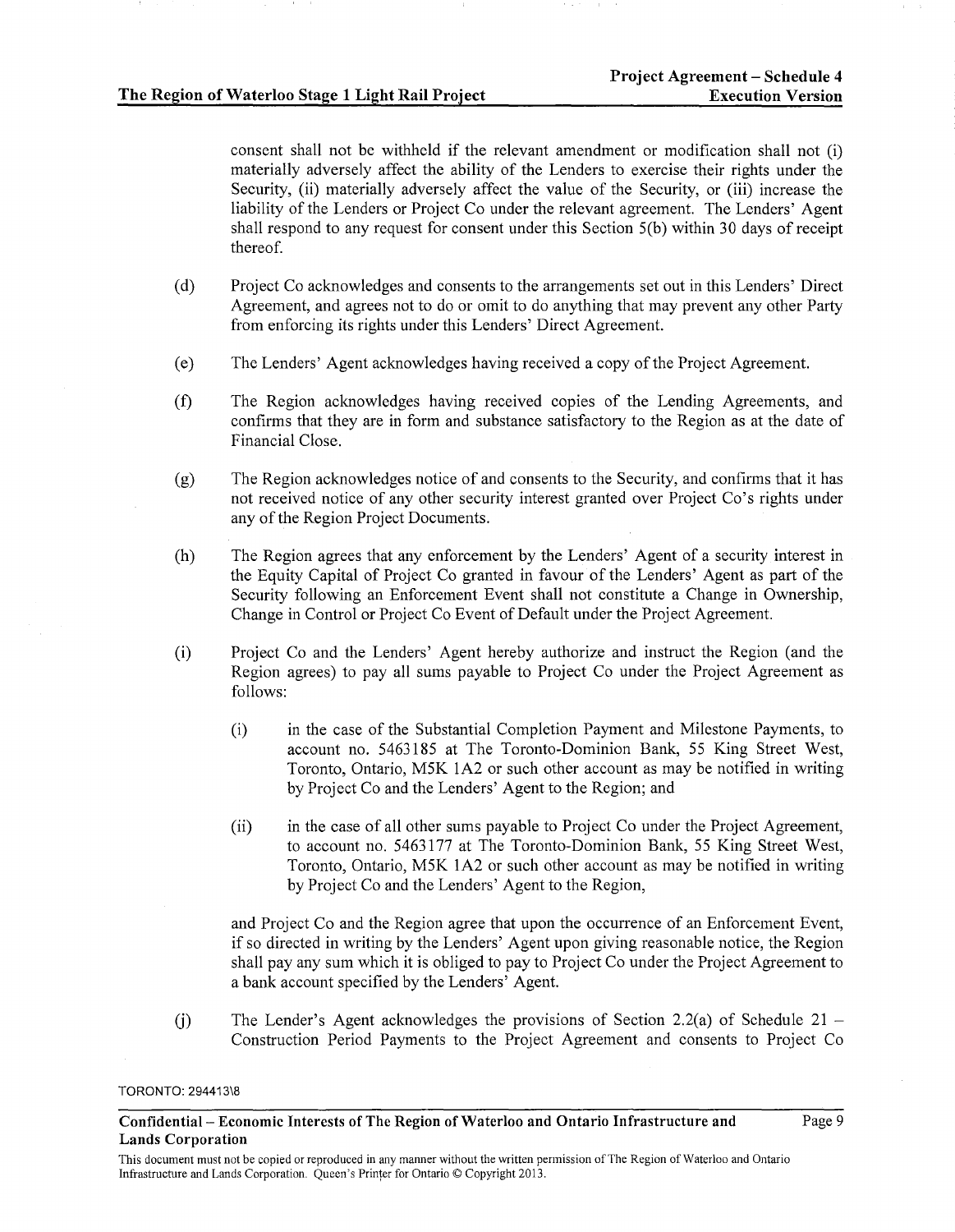Page 10

delivering the Lender Advance Confirmations to the Region, the Region Engineer and the Independent Certifier in accordance with such section.

- (k) The Region shall provide the Lenders' Agent with copies of any Warning Notice, Monitoring Notice or notice of default given to Project Co under the Project Agreement at the same time such notice is given to Project Co.
- (1) Prior to the irrevocable payment in full of all amounts owing to the Lenders under the Lending Agreements, the Region shall not take any action to wind-up, liquidate, dissolve or appoint a receiver or receiver and manager of Project Co or to institute or sanction a voluntary arrangement or any other bankruptcy or insolvency proceedings in relation to Project Co.

# 6. ENFORCEMENT OF SECURITY BY LENDERS' AGENT

- (a) The Lenders' Agent shall promptly notify the Region of any Enforcement Event, any Enforcement Action, any notice from the Lenders to Project Co to accelerate the maturity of any amounts owing by Project Co to the Lenders under the Lending Agreements or any notice from the Lenders to Project Co to demand repayment of any amounts owing by Project Co to the Lenders under the Lending Agreements.
- (b) The Lenders' Agent may assign, transfer or otherwise dispose of any right, title or interest it may have in, or rights or obligations it may have pursuant to, the Security Documents to a successor agent in accordance with the terms of the Lending Agreements except where:
	- (i) such assignment, transfer or other disposition would constitute a Refinancing and the provisions of Schedule 28 - Refinancing to the Project Agreement have not been complied with in connection therewith; or
	- (ii) the person to whom such assignment, transfer or other disposition is to be made, or an Affiliate of such person, is a Restricted Person or a person whose standing or activities: (i) are inconsistent with the Region's role (in the Region's reasonable opinion); (ii) may compromise the reputation or integrity of the Region and/or any Region Party or the nature of the Project; or (iii) are inconsistent with the nature of the Region's transit system or the Region or the Project, so as to affect public perception of that system or the Project.
- (c) Any Lender may assign, transfer or otherwise dispose of any right, title or interest it may have in, or rights or obligations it may have pursuant to, the Lending Agreements in accordance with the terms of the Lending Agreements.

# 7. TERMINATION OF PROJECT AGREEMENT BY THE REGION

(a) Subject only to the rights expressly afforded to the Lenders' Agent pursuant to, and the restrictions set forth in, this Section 7, the Region may, at any time, serve notice terminating the Project Agreement if it is entitled to do so under the terms of the Project Agreement.

Confidential- Economic Interests of The Region of Waterloo and Ontario Infrastructure and Lands Corporation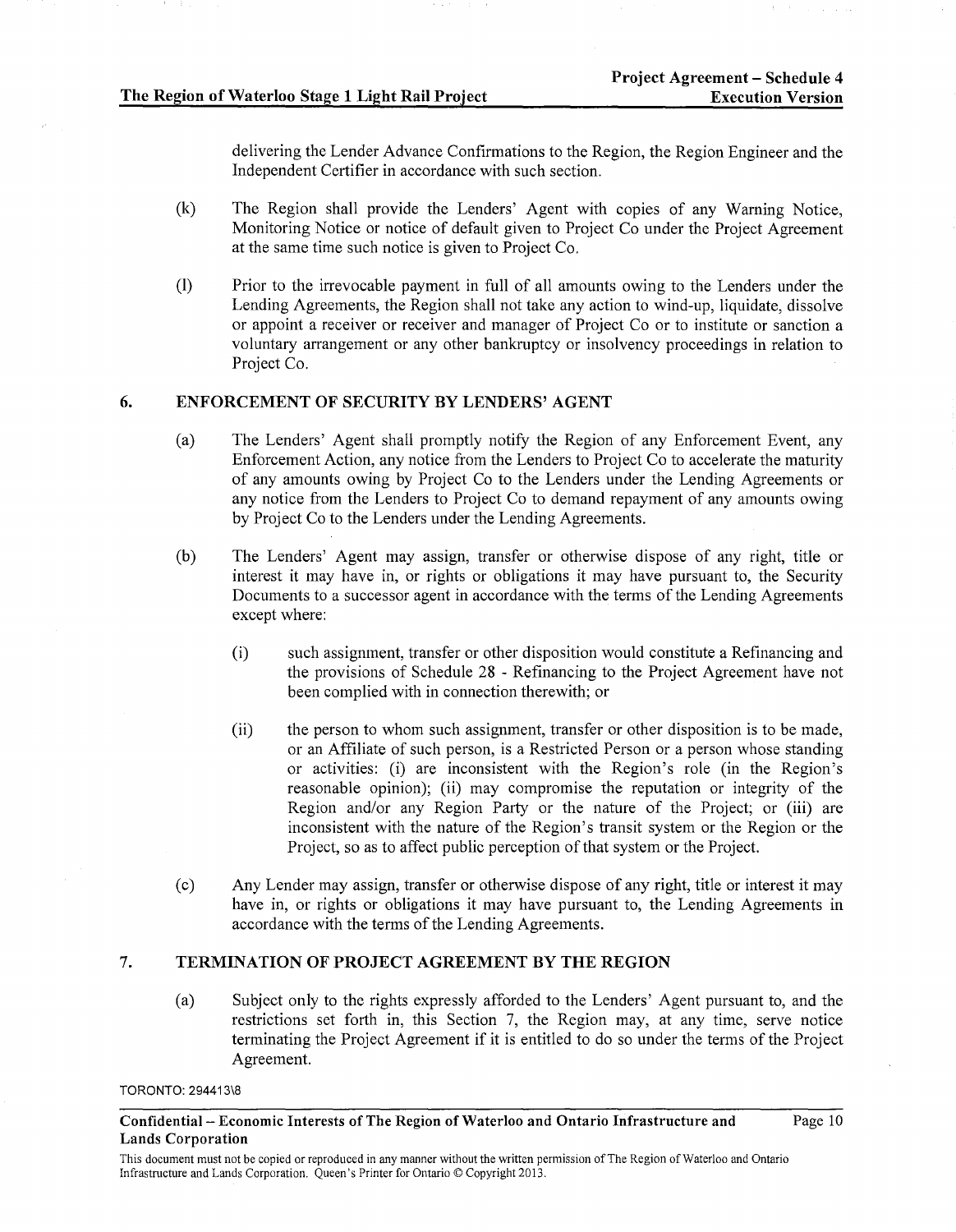- (b) At any time other than during the Step-In Period (with the restriction on termination during the Step-In Period set out in Section 7(d)), the Region shall not exercise any right it may have to terminate or serve notice terminating the Project Agreement for a Project Co Event of Default unless:
	- (i) the Region promptly delivers written notice (a "Default Notice") to the Lenders' Agent setting out the Project Co Event of Default in reasonable detail;
	- (ii) not later than 30 days after the date of a Default Notice, the Region delivers written notice (an "Indebtedness Notice") to the Lenders' Agent setting out:
		- (A) all amounts owed by Project Co to the Region and any other existing liabilities and unperformed obligations of Project Co to the Region of which the Region is aware (having made reasonable enquiry), in each case, as of the date on which the Region sent the Default Notice; and
		- (B) all amounts which will become owing by Project Co to the Region and any other liabilities and obligations of Project Co to the Region of which the Region is aware (having made reasonable enquiry), in each case, on or before the end of the Notice Period; and
	- (iii) the Notice Period has expired and the Lenders' Agent has not delivered a Step-In Notice.
- (c) At any time after the Region sends an Indebtedness Notice but before the Region receives a Step-In Notice, if the Region discovers amounts that have become owing by Project Co to the Region or any other liabilities or obligations of Project Co to the Region that have come due but which were not included in the Indebtedness Notice, the Region shall deliver written notice (a "Subsequent Indebtedness Notice") to the Lenders' Agent setting out those amounts, liabilities or obligations.
- (d) During the Step-In Period, the Region shall not terminate the Project Agreement on grounds:
	- (i) that the Lenders' Agent has served a Step-In Notice or enforced any Security Document; or
	- (ii) arising prior to the Step-In Date of which the Region was aware (having made due inquiry) and whether or not continuing at the Step-In Date unless:
		- (A) the grounds arose prior to the Substantial Completion Date, and the Substantial Completion Date does not occur on or before the date falling 180 days· after the Longstop Date; or
		- (B) the grounds arose after the Substantial Completion Date, and neither the Appointed Representative nor Project Co, as the case may be, is diligently proceeding to cure any breach of the Project Agreement that:

Confidential- Economic Interests of The Region of Waterloo and Ontario Infrastructure and Lands Corporation Page 11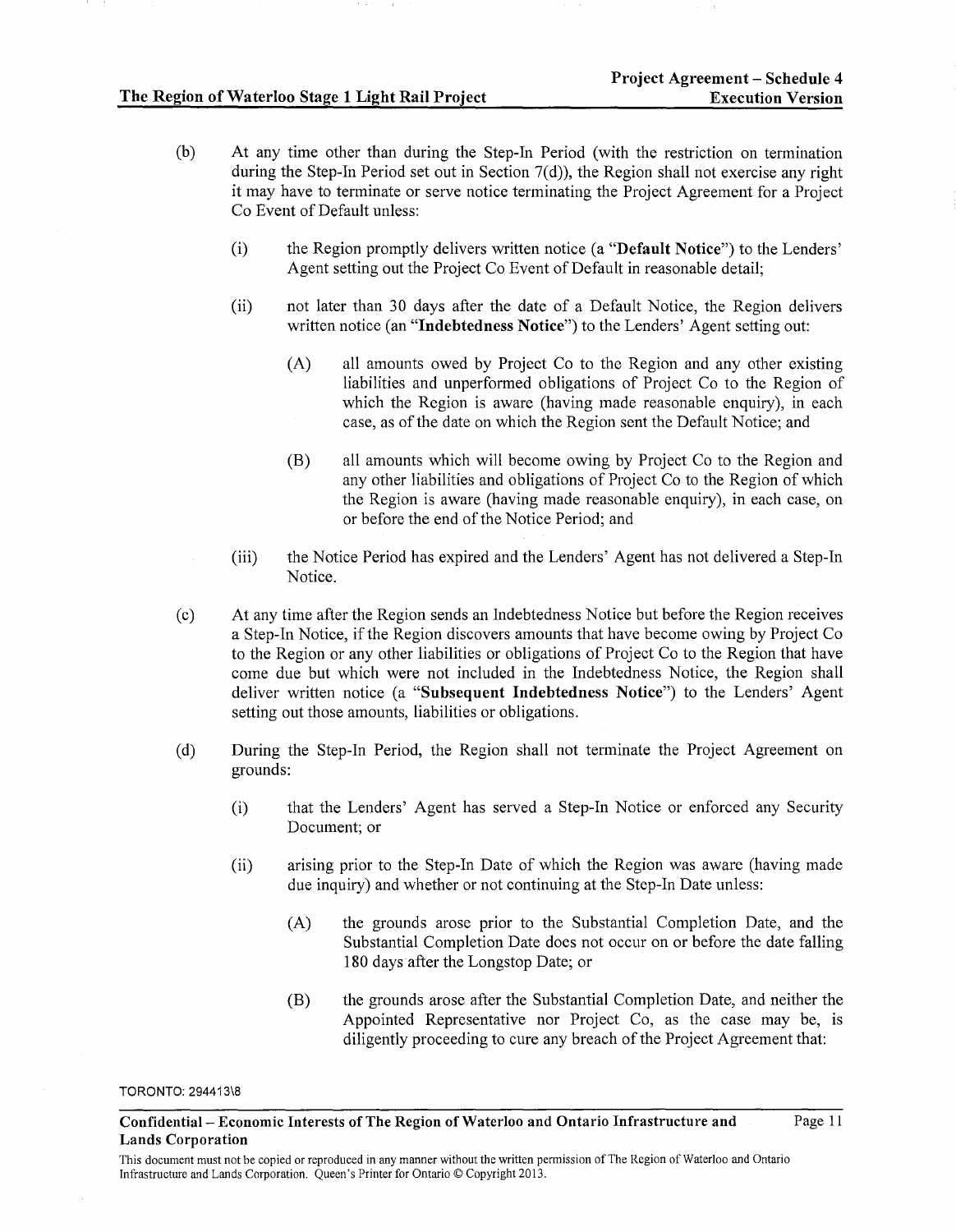- (1) arose prior to the Step-In Date;
- (2) is continuing and capable of being cured; and
- (3) would have entitled the Region to terminate the Project Agreement; or
- (C) the grounds (whenever they first arose) did not give rise to any right to terminate the Project Agreement until after the Step-In Date; or
- (iii) arising solely in relation to Project Co.
- (e) The Region shall be entitled to terminate the Project Agreement by written notice to Project Co and the Appointed Representative:
	- (i) if any amount referred to in Section  $7(b)(ii)(A)$  has not been paid to the Region on or before the Step-In Date;
	- (ii) if any amount referred to in Section  $7(b)(ii)(B)$  has not been paid on or before the last day of the Notice Period;
	- (iii) if amounts included in a Subsequent Indebtedness Notice have not been paid on or before the date falling 30 days after the date on which the Subsequent Indebtedness Notice is delivered to the Lenders' Agent; or
	- (iv) on grounds arising after the Step-In Date in accordance with the tenns of the Project Agreement, provided that, except as otherwise provided in Section 10, Failure Points and/or Warning Notices that arose prior to the Step-In Date shall not be taken into account during the Step-In Period but such Failure Points and Warning Notices (to the extent applicable under the terms of the Project Agreement) shall be taken into account after the Step-Out Date.

# 8. STEP-IN RIGHTS

- (a) Subject to Section 8(b) and without prejudice to rights of the Lenders' Agent to enforce the Security, the Lenders' Agent may give the Region a Step-In Notice at any time:
	- (i) during which a Project Co Event of Default is subsisting (whether or not a Default Notice has been served);
	- (ii) during the Notice Period; or
	- (iii) during which an Enforcement Event is subsisting.
- (b) At least 5 Business Days before the Lenders' Agent delivers a Step-In Notice, the Lenders' Agent shall deliver written notice (an "Appointed Representative Notice") to the Region of:

TORONTO: 294413\8

Confidential- Economic Interests of The Region of Waterloo and Ontario Infrastructure and Lands Corporation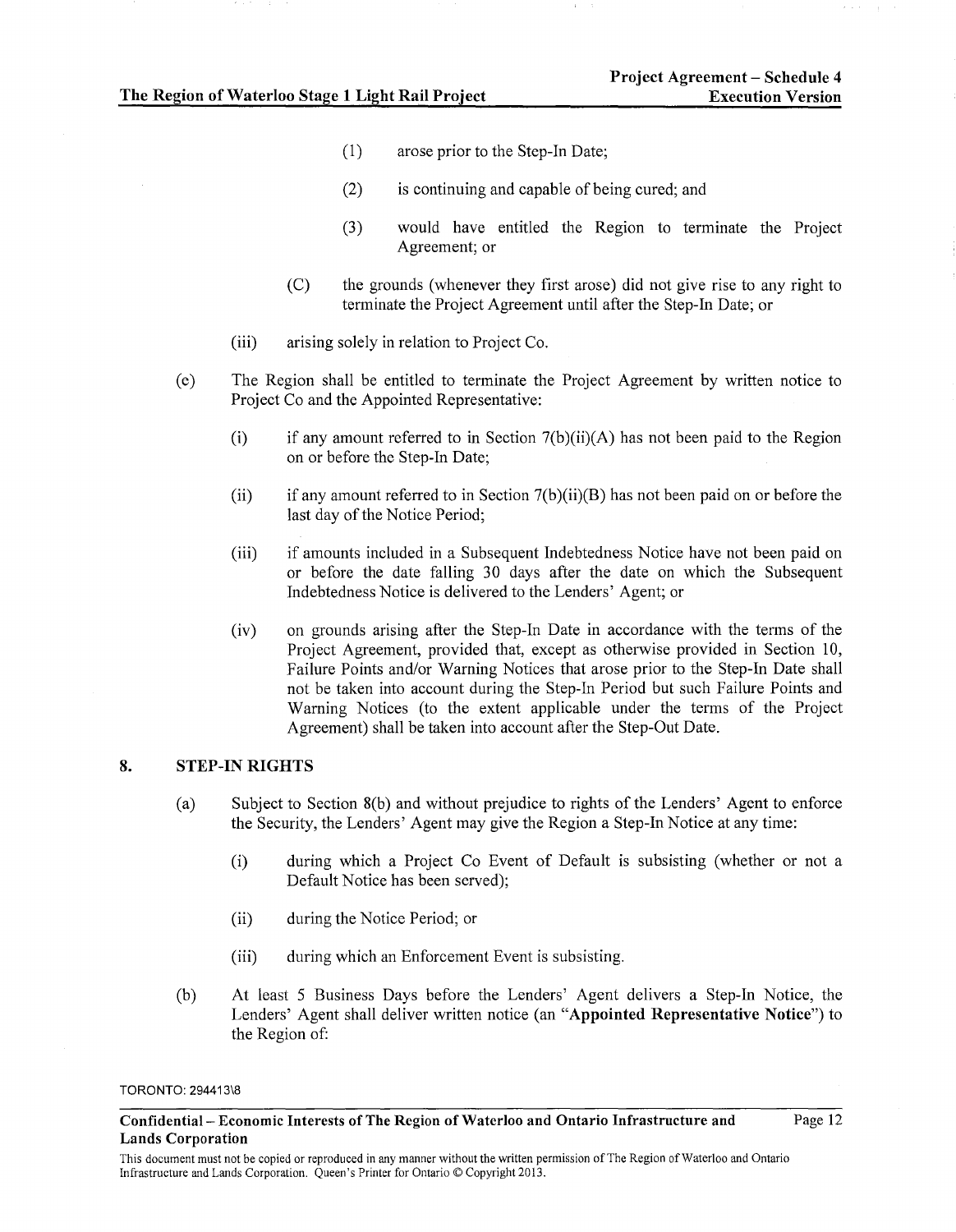- (i) its intention to deliver a Step-In Notice; and
- (ii) the identity of its proposed Appointed Representative.
- (c) Upon issuance of a Step-In Notice, the Appointed Representative shall assume, jointly with Project Co, all of Project Co's rights under the Region Project Documents.
- (d) During the Step-In Period, the Region shall deal with the Appointed Representative instead of Project Co in connection with all matters related to the Region Project Documents. Project Co agrees to be bound by all such dealings between the Region and the Appointed Representative to the same extent as if they had been between the Region and Project Co.

### 9. STEP-OUT RIGHTS

- (a) The Appointed Representative may, at any time during the Step-In Period, deliver written notice (a "Step-Out Notice") to the Region to terminate the Step-In Period on the Step-Out Date.
- (b) On expiry of the Step-In Period:
	- (i) the rights and obligations of the Appointed Representative in relation to the Region under the Region Project Documents arising prior to the expiry of the Step-In Period will be assumed by Project Co to the exclusion of the Appointed Representative;
	- (ii) the Region will no longer deal with the Appointed Representative and will deal with Project Co in connection with all matters related to the Region Project Documents; and
	- (iii) the Appointed Representative and the Region shall be and hereby are released from all obligations and liabilities to one another under the Region Project Documents.
- (c) There will not be more than one Step-In Period in respect of any one Default Notice.

## 10. NOVATION TO SUITABLE SUBSTITUTE

- (a) Subject to Section 10(b), at any time:
	- (i) after an Enforcement Event has occurred;
	- (ii) during the Notice Period; or
	- (iii) during the Step-In Period,

the Lenders' Agent may deliver to the Region and any Appointed Representative written notice (a "Novation Notice") that it wishes to transfer Project Co's rights and obligations

Confidential- Economic Interests of The Region of Waterloo and Ontario Infrastructure and Lands Corporation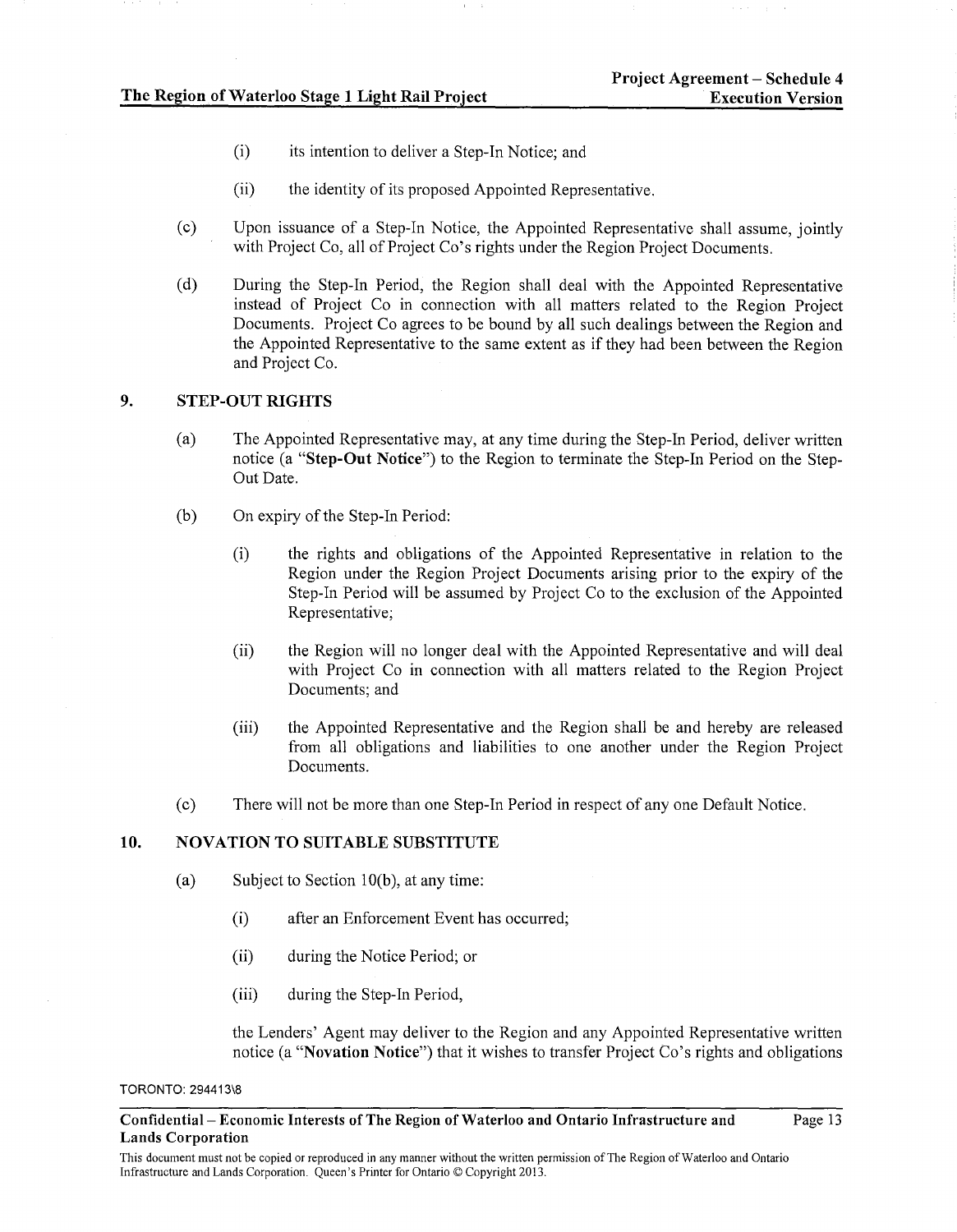under the Region Project Documents to a proposed transferee, together with all information reasonably necessary for the Region to decide whether the proposed transferee is a Suitable Substitute. The Novation Notice shall specify a Business Day not less than 30 days from the date on which the Region receives the Novation Notice ("Novation Date") for the transfer of Project Co's rights and obligations under the Region Project Documents to the proposed transferee in accordance with the provisions of Section 10(e).

- (b) The Region shall promptly notify the Lenders' Agent of any additional information it requires in order to assess whether the proposed transferee is a Suitable Substitute. The Region shall notify the Lenders' Agent, in writing, as to whether the person to whom the Lenders' Agent proposes to transfer Project Co's rights and liabilities under the Region Project Documents is approved by the Region as a Suitable Substitute, on or before the date falling 30 days after the later of the date of receipt by the Region of the Novation Notice and the date of receipt of any additional information requested by the Region. For greater certainty, if the Region fails to respond within such period, the Region shall be deemed not to have approved the proposed transferee.
- (c) The Region shall not unreasonably withhold or delay its approval of a proposed transferee as a Suitable Substitute, but it shall, without limitation, be reasonable for the Region to withhold its approval if:
	- (i) there are unremedied breaches under the Project Agreement which are capable of being remedied by the Appointed Representative or the Suitable Substitute and there is no rectification plan acceptable to the Region, acting reasonably, in respect of such breaches;
	- (ii) the proposed transferee is a Restricted Person or other person who 1s not permitted to be a Project Co Party pursuant to the Project Agreement; or
	- (iii) the proposed security interests to be granted by the Suitable Substitute to the Lender Representative are materially different from the Security, materially adversely affect the ability of the Suitable Substitute to perform under the Region Project Documents or have the effect of increasing any liability of the Region, whether actual or potential.
- (d) If the Region withholds its approval of a proposed transferee as a Suitable Substitute in accordance with Section  $10(c)$ , the Lenders' Agent may give one or more subsequent Novation Notices pursuant to the provisions of Section 10(a) containing changed particulars relating to the same proposed transferee or particulars relating to another proposed transferee which the Lenders' Agent has good cause to believe will be acceptable to the Region, acting reasonably, provided that only one Novation Notice may be outstanding at any one time.

TORONTO: 294413\8

Confidential- Economic Interests of The Region of Waterloo and Ontario Infrastructure and Lands Corporation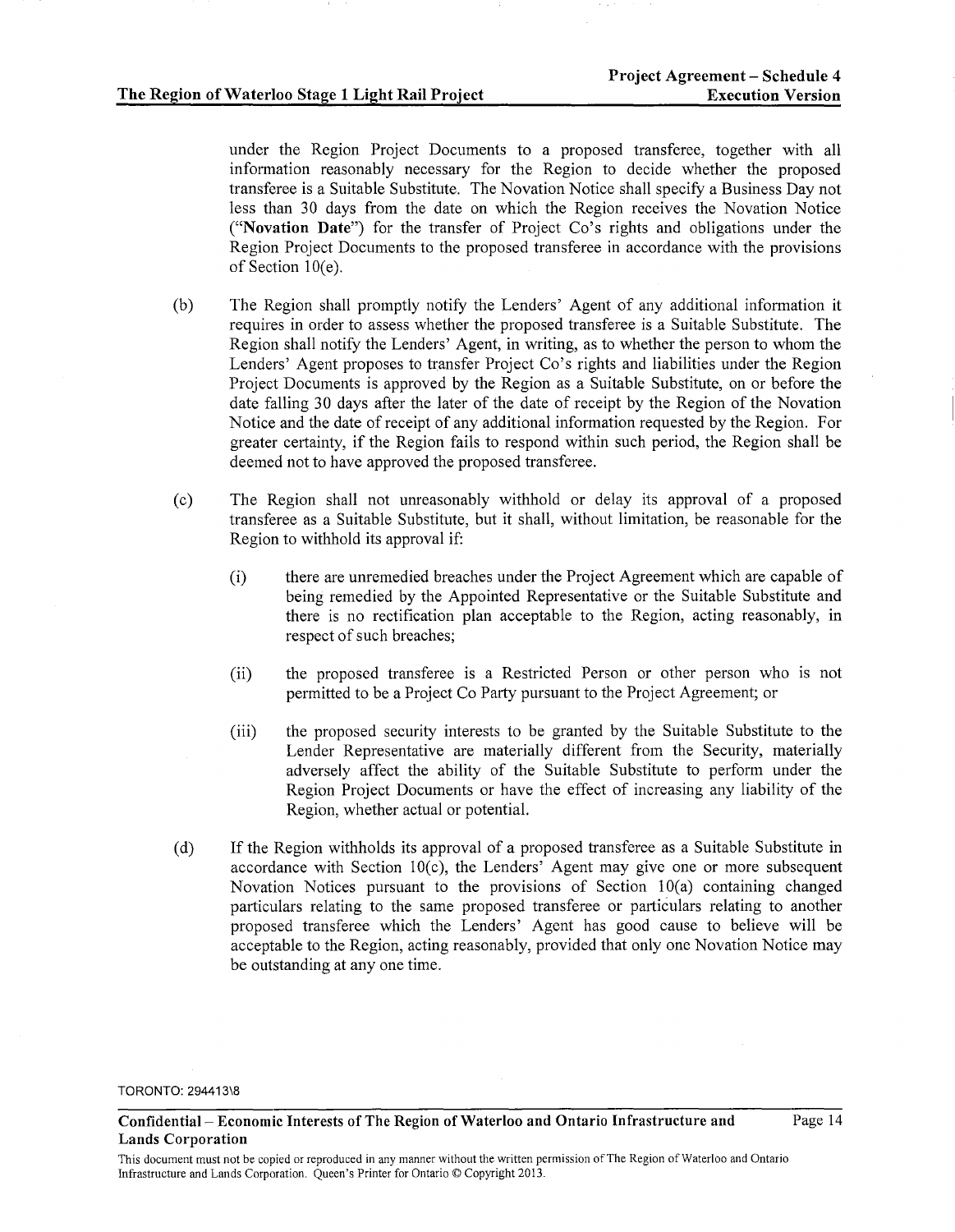- (e) On the Novation Date:
	- (i) Project Co and the Region will be released from their obligations under the Region Project Documents to each other, and the Suitable Substitute and the Region will assume those same obligations towards each other;
	- (ii) each of the rights of Project Co against the Region under the Region Project Documents and the rights of the Region against Project Co under the Region Project Documents will be cancelled, and the Suitable Substitute and the Region will acquire those same rights against each other;
	- (iii) the Parties will enter into, and the Lenders' Agent shall cause the Suitable Substitute and the Lender Representative to enter into, all such agreements or other documents as are reasonably necessary to give effect to the foregoing, including:
		- (A) an agreement between the Region and the Suitable Substitute, on substantially the same terms as the Project Agreement; and
		- (B) an agreement among the Region, the Suitable Substitute and the Lender Representative on substantially the same terms as this Lenders' Direct Agreement;
	- (iv) any Failure Points and Warning Notices that arose prior to the Novation Date shall be cancelled, provided that, where the Region was entitled to make Deductions under Schedule 20 - Payment Mechanism arising from such Failure Points and Warning Notices and those Deductions have not yet been made against any payments to Project Co preceding the Novation Date, those outstanding Deductions shall still apply; and
	- (v) any subsisting ground for termination by the Region of the Project Agreement will be deemed to have no effect and any subsisting Default Notice will be automatically revoked.

### 11. TRANSFERS

The Region shall, at Project Co's cost and expense, take whatever action the Lenders' Agent, the Appointed Representative or a Suitable Substitute may reasonably require for perfecting any assumption or transfer of or release pursuant to Sections 8, 9 or 10, including the execution of any transfer or assignment, and the giving of any notice, order or direction and the making of any registration which, in each case, the Lenders' Agent, the Appointed Representative or the Suitable Substitute reasonably requires.

## 12. DIRECT AGREEMENTS

(a) Notwithstanding any provision in the Direct Agreements, the Region hereby undertakes that it will not exercise any rights it may have under or arising out of any of the Direct Agreements, except as provided in Sections 12(b) to 12(e) inclusive.

Confidential- Economic Interests of The Region of Waterloo and Ontario Infrastructure and Lands Corporation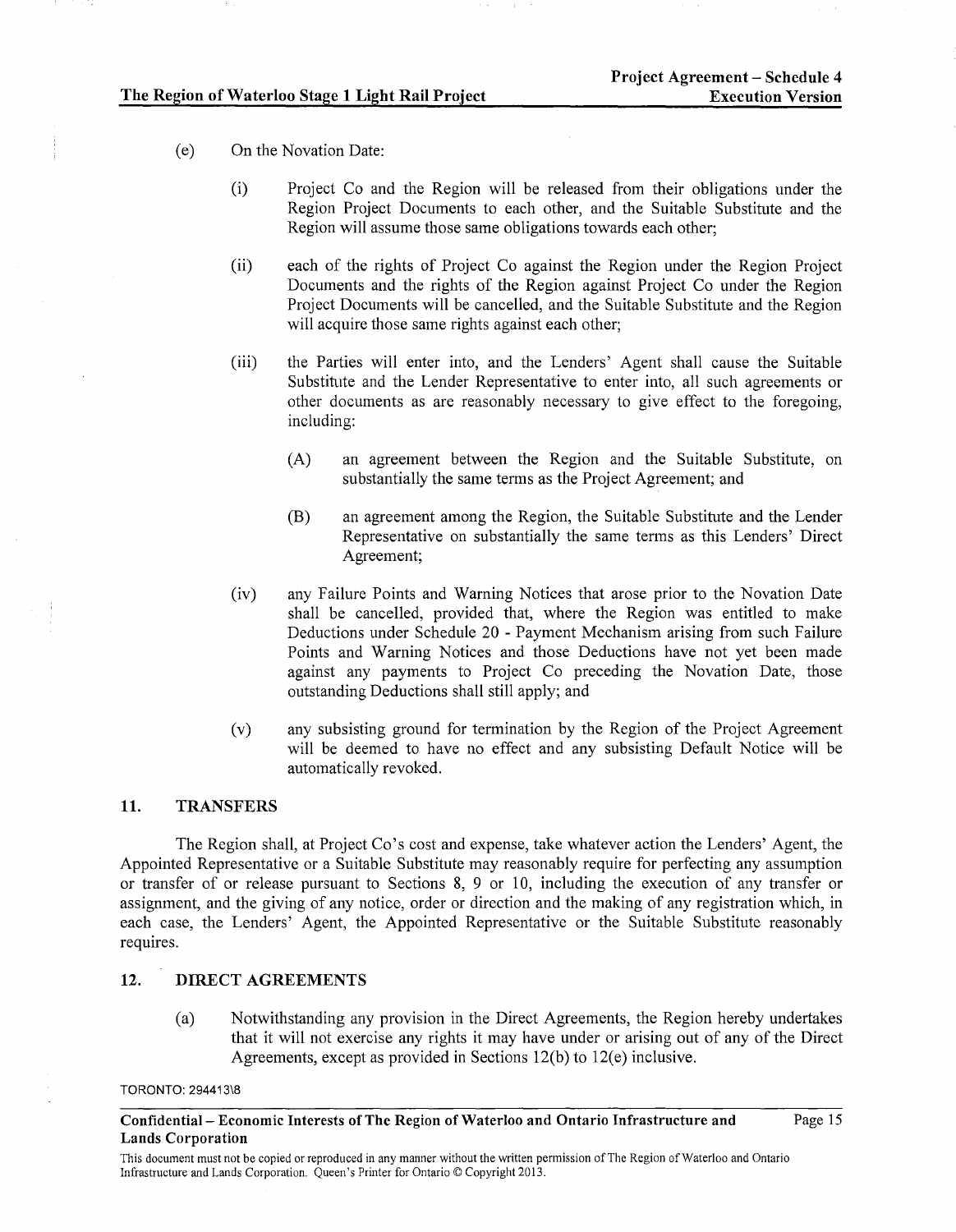- (b) Following termination of the Project Agreement (other than as a result of a novation pursuant to this Lenders' Direct Agreement) in accordance with this Lenders' Direct Agreement, the Region shall from such date (the "Exercise Date") be entitled to exercise its rights under the Direct Agreements to step into and/or novate the Contracts in accordance with the Direct Agreements.
- (c) Fallowing the Exercise Date, the Region shall not do anything to prejudice the rights which are not transferred to it pursuant to the Direct Agreements.
- (d) Where all amounts which may be or become owing by Project Co to the Lenders under the Lending Agreements have been irrevocably paid in full, the Lenders' Agent shall promptly release and discharge all Security in respect of any Contract assumed or novated by the Region pursuant to a Direct Agreement.
- (e) Notwithstanding the terms of the Direct Agreements and any other provisions of this Section 12, each of the Contractors (and any guarantors thereof) shall remain responsible, and be liable, to Project Co in respect of all costs, claims, damages, losses and liabilities which shall have arisen out of or in connection with the Contracts or any one of them in respect of the period prior to the Exercise Date.
- (f) Without prejudice to Sections l2(a) to 12(e) inclusive, the Region shall not, prior to the date on which this Lenders' Direct Agreement terminates:
	- (i) claim, recover, retain or receive (or seek to claim, recover, retain or receive) any amount under the Direct Agreements (and/or any of the Contracts) from the applicable Contractor;
	- (ii) take any action to wind-up, liquidate, dissolve or appoint a receiver or receiver and manager of the applicable Contractor or to institute or sanction a voluntary arrangement or any other bankruptcy or insolvency proceedings in relation to the applicable Contractor; or
	- (iii) compete with the rights of the Lenders' Agent on a winding-up or other insolvency or bankruptcy of the applicable Contractor, nor claim to be subrogated to any rights of the Lenders' Agent or any Lender.

The Region agrees and undertakes that if it receives any amount in contravention of the provisions of this Section 12(f), it will immediately turn the same over to the Lenders' Agent for the account of the Lenders' Agent and the Lenders and, pending such payment, hold the same in trust for the Lenders' Agent and the Lenders.

# 13. ASSIGNMENT

(a) No Party to this Lenders' Direct Agreement may assign, transfer or otherwise dispose of any part of its rights or obligations under this Lenders' Direct Agreement save as provided in this Section 13.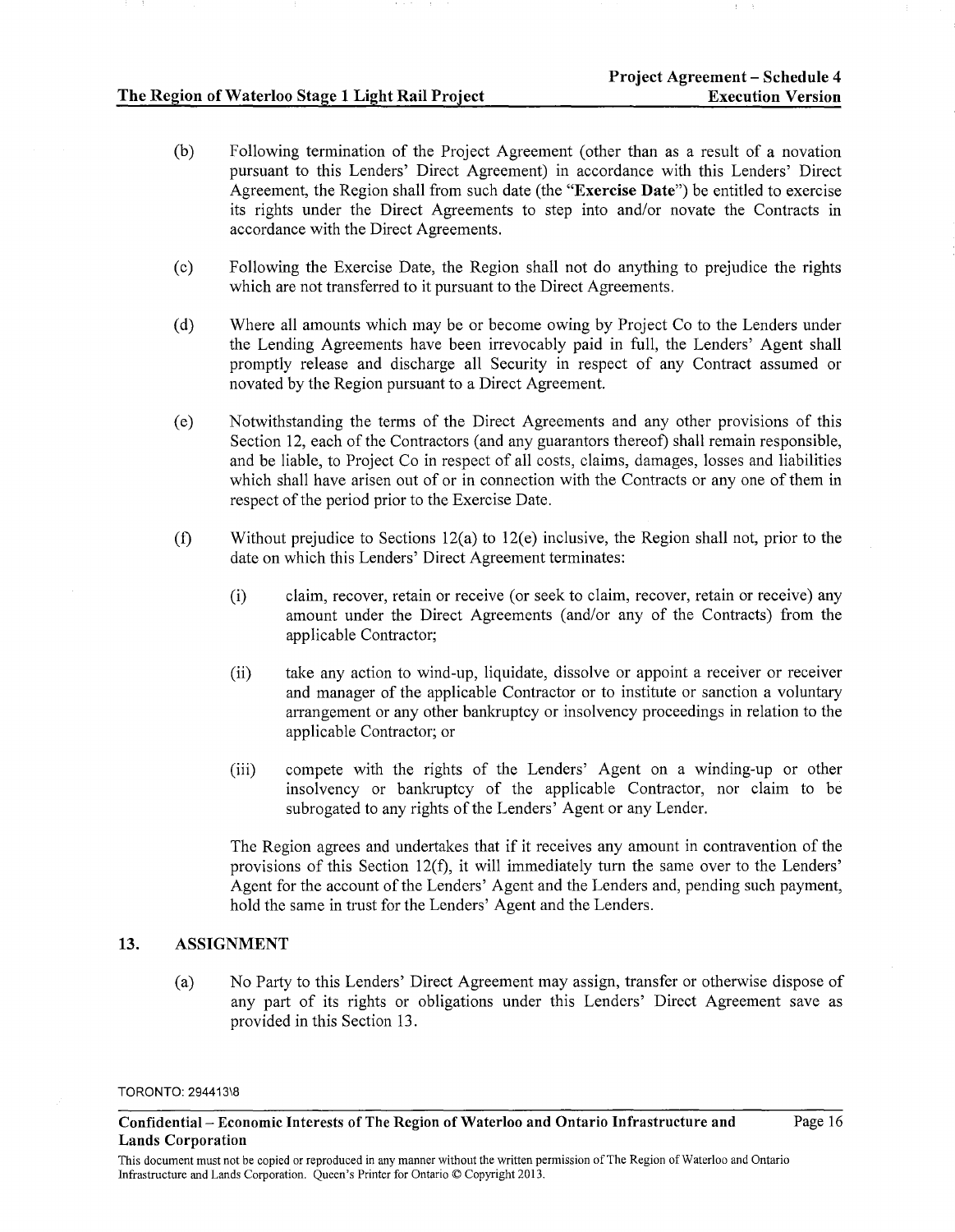- (b) Project Co may assign, transfer or otherwise dispose of the benefit of this Lenders' Direct Agreement to any person to whom Project Co assigns, transfers or otherwise disposes of its interest in the Project Agreement pursuant to Section 59.1 of the Project Agreement and the provisions of the Lending Agreements, and shall provide written notice to the Region and the Lenders' Agent of such assignment, transfer or other disposition. Such assignee, as a condition precedent to any such assignment, transfer or other disposition, shall assume the obligations and acquire the rights of Project Co under this Lenders' Direct Agreement pursuant to an assumption agreement with, and in form and substance satisfactory to, the Region and the Lenders' Agent, each acting reasonably. The Region and the Lenders' Agent shall, at Project Co's cost and expense, do all things and execute all further documents as may be necessary in connection therewith.
- (c) The Region may assign, transfer or otherwise dispose of the benefit of the whole or part of this Lenders' Direct Agreement to any person to whom the Region assigns, transfers or otherwise disposes of its interest in the Project Agreement pursuant to Section 59.2 of the Project Agreement, and shall provide written notice to Project Co and the Lenders' Agent of such assignment, transfer or other disposition.
- (d) The Lenders' Agent may only assign, transfer or otherwise dispose of any interest in this Lenders' Direct Agreement as permitted by the Lending Agreements, and shall provide written notice to Project Co and the Region of such assignment, transfer or other disposition; provided that, notwithstanding any provision to the contrary in the Lending Agreements, the Lender's Agent may not assign, transfer or otherwise dispose of any interest in this Lenders' Direct Agreement to a Restricted Person. The Lenders' Agent, as a condition precedent to any such assignment, transfer or other disposition, shall cause the assignee to enter into a new agreement with Project Co and the Region on substantially the same terms as this Lenders' Direct Agreement and Project Co and the Region shall enter into such new agreement with the assignee. Project Co and the Region shall, at the Lenders' Agent's cost and expense, do all things and execute all further documents as may be necessary in connection therewith.

# 14. NOTICES

(a) All notices, requests, demands, instructions, certificates, consents and other communications required or permitted under this Lenders' Direct Agreement shall be in writing (whether or not "written notice" or "notice in writing" is specifically required by the applicable provision of this Lenders' Direct Agreement) and served by sending the same by registered mail or by hand, as follows:

Confidential- Economic Interests of The Region of Waterloo and Ontario Infrastructure and Lands Corporation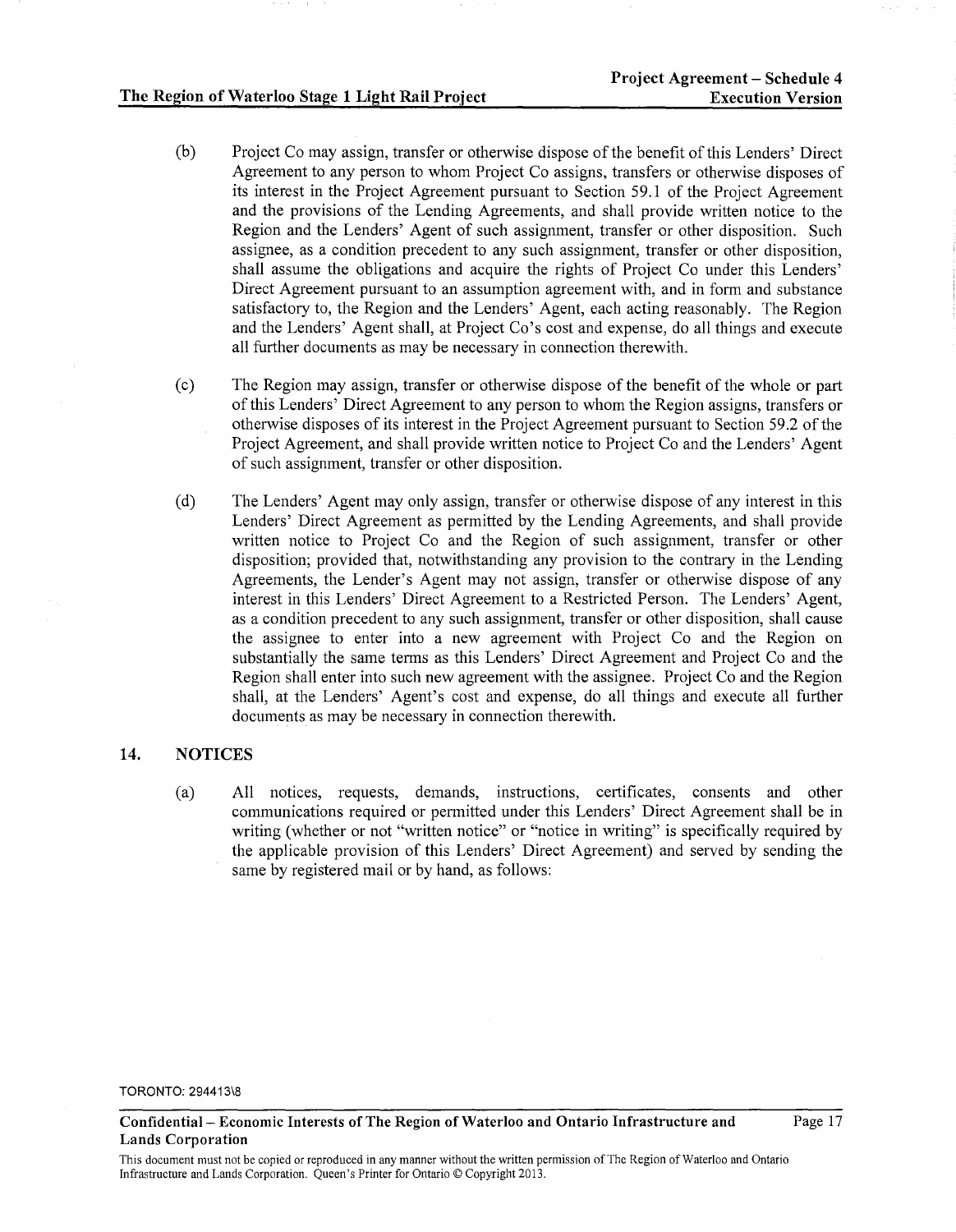| If to the Region:         | The Regional Municipality of Waterloo<br>150 Frederick Street, 4 <sup>th</sup> Floor<br>Kitchener, Ontario<br>N <sub>2G</sub> 4J <sub>3</sub> |
|---------------------------|-----------------------------------------------------------------------------------------------------------------------------------------------|
|                           | $(519) 575 - 4494$<br>Fax:<br>Attn.: Lisa Buitenhuis, Acting Director,<br>Procurement and Supply Services                                     |
|                           | With a copy to the Region Representative at:                                                                                                  |
|                           | The Regional Municipality of Waterloo<br>50 Queen Street North, Suite 830<br>Kitchener, Ontario<br><b>N2H 6P4</b>                             |
|                           | Fax:<br>$(519)$ 745-4040<br>Darshpreet Bhatti, Director, Rapid Transit<br>Attn.:                                                              |
| If to the Lenders' Agent: | BNY Trust Company of Canada<br>320 Bay Street, $11^{th}$ Floor<br>Toronto, ON<br><b>M5H 4A6</b>                                               |
|                           | $(416)$ 360-1711<br>Fax:<br>Attn.: Henry G. Hamilton II, VP                                                                                   |
| If to Project Co:         | Plenary GrandLinq GP Inc.<br>Suite 2000-400 Burrard Street<br>Vancouver, British Columbia<br><b>V6C 3A6</b>                                   |
|                           | $(604) 638 - 3906$<br>Fax:<br>Chief Financial Officer<br>Attn.:                                                                               |
|                           | With a copy to:                                                                                                                               |
|                           | Meridiam Infrastructure Waterloo LRT ULC<br>357 Bay Street, Suite 501<br>Toronto, Ontario<br><b>M5H 2T7</b>                                   |
|                           | $(647)$ 347-8857<br>Fax:<br>Elisabeth Hivon<br>Attn.:                                                                                         |

 $\lambda$ 

Confidential- Economic Interests of The Region of Waterloo and Ontario Infrastructure and Lands Corporation

Page 18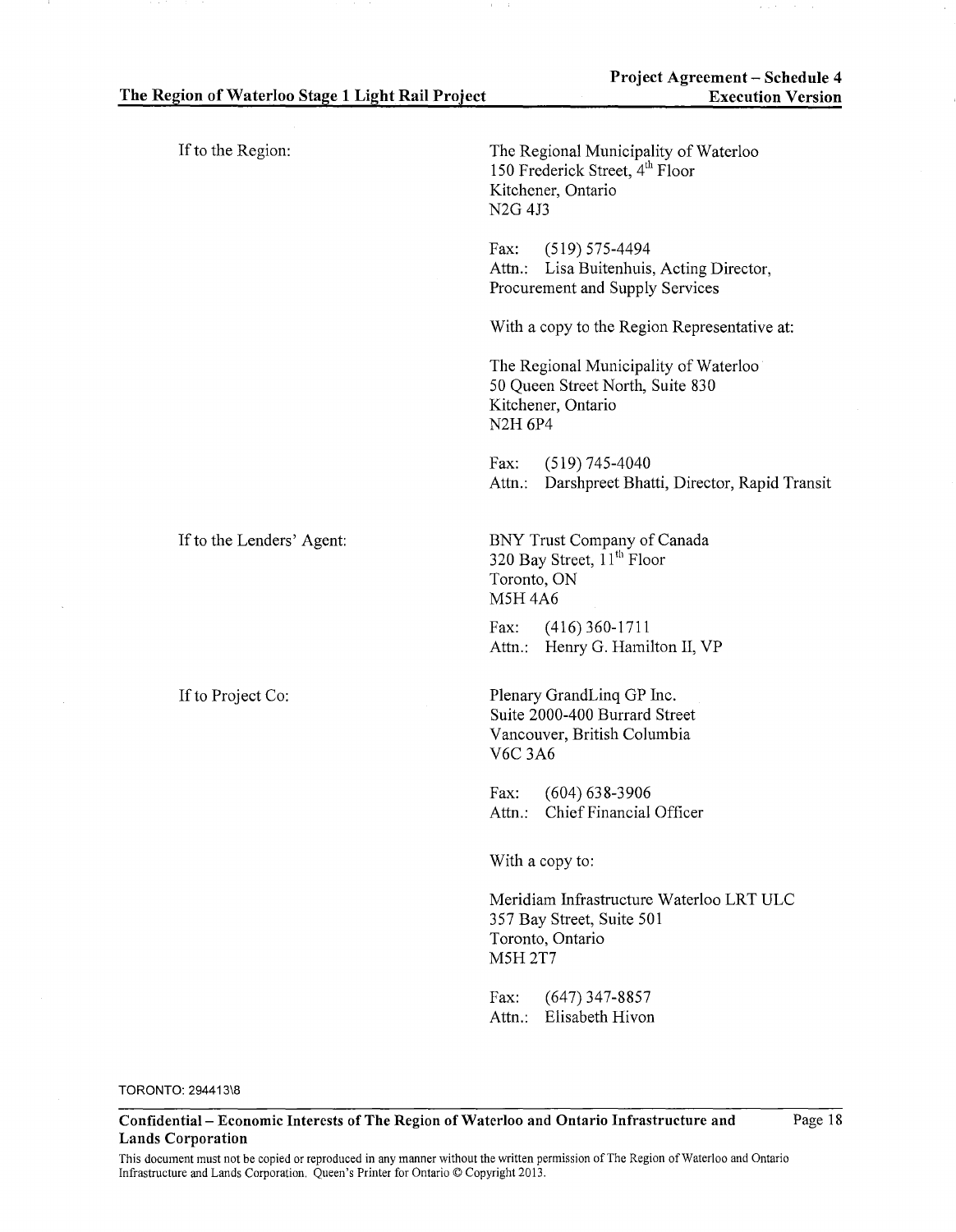- (b) Any Party to this Lenders' Direct Agreement may, from time to time, change any of its contact information set forth in Section 14(a) by prior notice to the other Parties, and such change shall be effective on the Business Day that next follows the recipient Party's receipt of such notice unless a later effective date is given in such notice.
- (c) Subject to Sections  $14(d)$  and  $14(e)$ :
	- (i) a notice given by registered mail shall be deemed to have been received on the third Business Day after mailing; and
	- (ii) a notice given by hand delivery shall be deemed to have been received on the day it is delivered.
- (d) If the Party giving the notice knows or ought reasonably to know of difficulties with the postal system which might affect negatively the delivery of mail, any such notice shall not be mailed but shall be made by personal delivery in accordance with this Section 14.
- (e) If any notice delivered by hand is so delivered either on a day that is not a Business Day or on a Business Day after 4:00 p.m. (recipient's local time), then such notice shall be deemed to have been received by such recipient on the next following Business Day.

## 15. AMENDMENTS

This Lenders' Direct Agreement may not be varied, amended or supplemented except by an agreement in writing signed by duly authorized representatives of the Parties and stating on its face that it is intended to be an amendment, restatement or other modification, as the case may be, to this Lenders' Direct Agreement.

## 16. WAIVER

- (a) No waiver made or given by a Party under or in connection with this Lenders' Direct Agreement shall be binding or effective unless the waiver is in writing, signed by an authorized representative of the Party giving such waiver, and delivered by such Party to the other Parties. No waiver made with respect to any right, power or remedy in one instance will be deemed to be a waiver with respect to any other instance involving the exercise of such right, power, or remedy or with respect to any other right, power, or remedy.
- (b) Failure by any Party to exercise any of its rights, powers or remedies hereunder or its delay to do so shall not constitute a waiver of those rights, powers or remedies. The single or partial exercise of a right, power or remedy shall not prevent its subsequent exercise or the exercise of any other right, power or remedy.

## 17. RELATIONSHIP BETWEEN THE PARTIES

The Parties are independent contractors. This Lenders' Direct Agreement is not intended to and does not create or establish between the Parties any relationship as partners, joint venturers, employer and

Confidential- Economic Interests of The Region of Waterloo and Ontario Infrastructure and Lands Corporation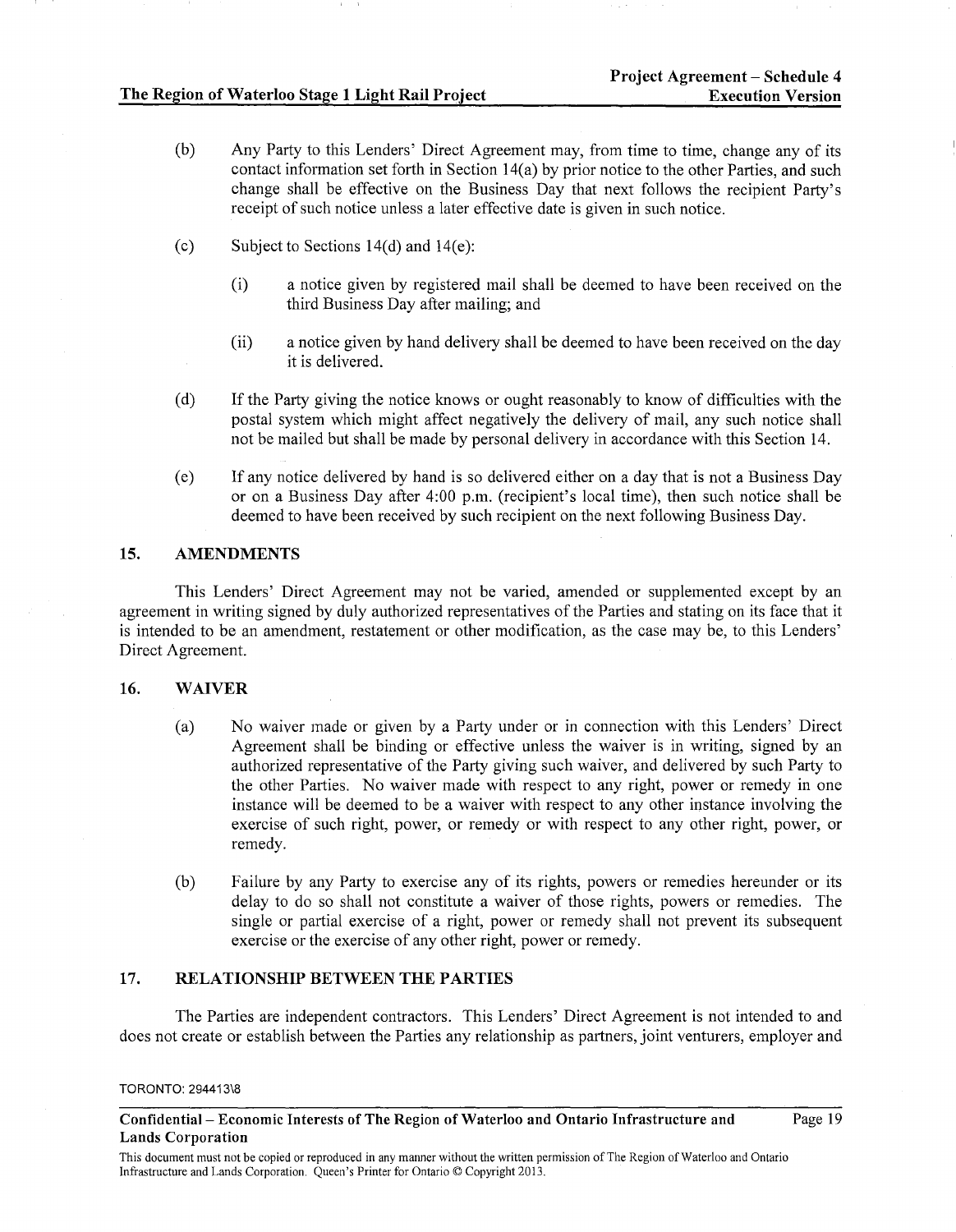#### **The Region of Waterloo Stage 1 Light Rail Project**

employee, master and servant, or, except as provided in this Lenders' Direct Agreement, of principal and agent.

#### **18. ENTIRE AGREEMENT**

Except where provided otherwise in this Lenders' Direct Agreement, this Lenders' Direct Agreement constitutes the entire agreement between the Parties in connection with its subject matter and supersedes all prior representations, communications, negotiations and understandings, whether oral, written, express or implied, concerning the subject matter of this Lenders' Direct Agreement.

## **19. SEVERABILITY**

Each provision of this Lenders' Direct Agreement shall be valid and enforceable to the fullest extent permitted by law. If any provision of this Lenders' Direct Agreement is declared invalid, unenforceable or illegal by the courts of a competent jurisdiction, such provision may be severed and such invalidity, unenforceability or illegality shall not prejudice or affect the validity, enforceability and legality of the remaining provisions of this Lenders' Direct Agreement. If any such provision of this Lenders' Direct Agreement is invalid, unenforceable or illegal, the Parties shall, acting in good faith, promptly negotiate new provisions to eliminate such invalidity, unenforceability or illegality and to restore this Lenders' Direct Agreement as near as possible to its original intent and effect.

### **20. ENUREMENT**

This Lenders' Direct Agreement shall enure to the benefit of, and be binding on, each of the Parties and their respective successors and permitted transferees and assigns.

## **21. GOVERNING LAW AND JURISDICTION**

- (a) This Lenders' Direct Agreement shall be governed by and construed in accordance with the laws of Ontario and the laws of Canada applicable therein and shall be treated in all respects as an Ontario contract, without regard to conflict of laws principles.
- (b) The Parties agree that the courts of the Province of Ontario and all courts competent to hear appeals therefrom shall have exclusive jurisdiction to hear and settle any action, suit, proceeding or dispute in connection with this Lenders' Direct Agreement and hereby irrevocably attorn to the exclusive jurisdiction of such courts.

## **22. DISPUTE RESOLUTION PROCEDURE**

The Parties agree that the dispute resolution procedure provided for in Schedule 27 - Dispute Resolution Procedure to the Project Agreement shall not apply to any dispute under this Lenders' Direct Agreement.

### **23. FURTHER ASSURANCE**

Each Party shall do all things, from time to time, and execute all further documents necessary to give full effect to this Lenders' Direct Agreement.

TORONTO: 294413\8

Page 20

**Confidential- Economic Interests of The Region of Waterloo and Ontario Infrastructure and Lands Corporation**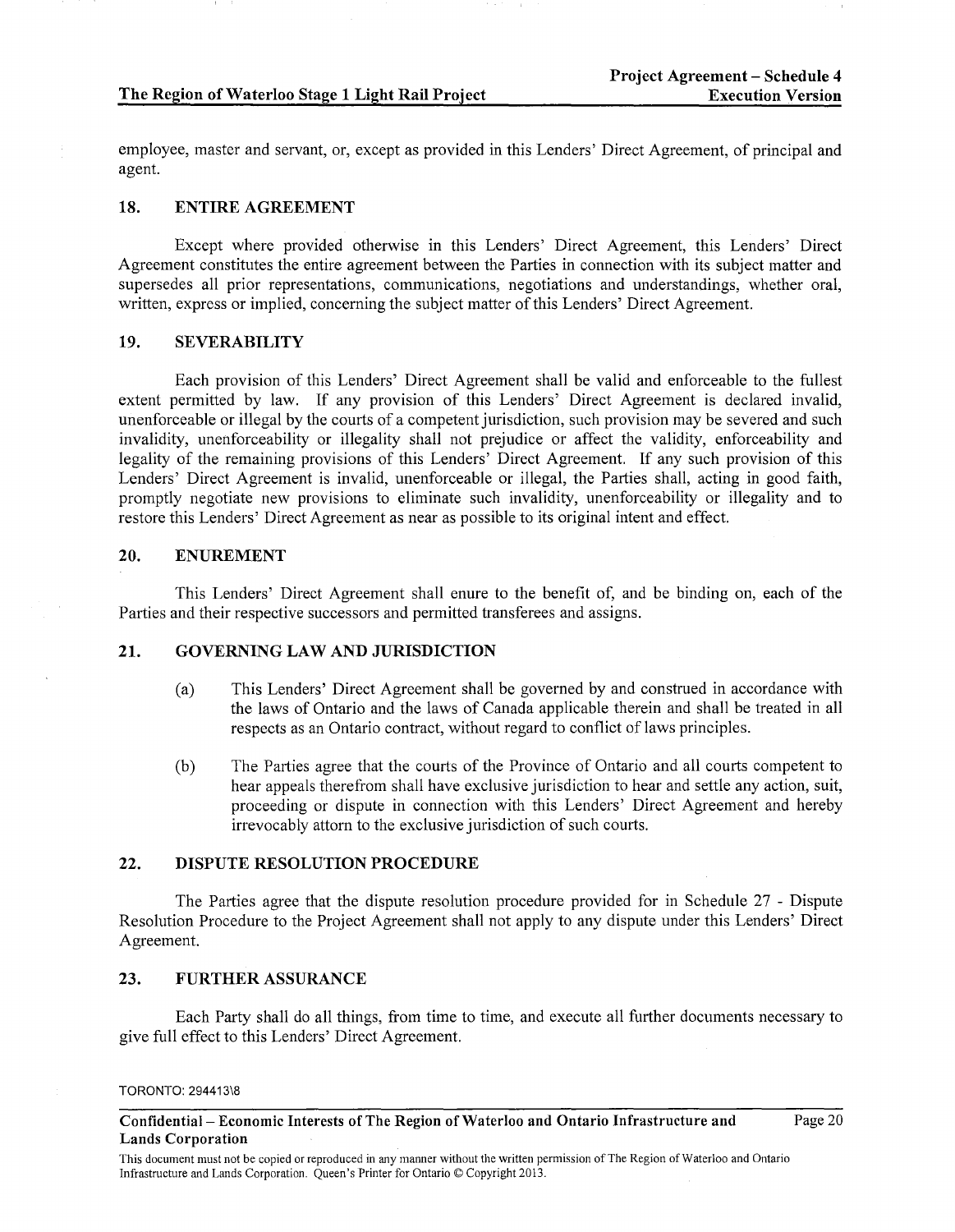#### The Region of Waterloo Stage 1 Light Rail Project

## 24. LANGUAGE OF AGREEMENT

Each Party acknowledges having requested and being satisfied that this Lenders' Direct Agreement and related documents be drawn in English. Chacune des parties reconnait avoir demande que ce document et ses annexes soient rediges en anglais et s'en declare satisfaite.

#### 25. COUNTERPARTS

This Lenders' Direct Agreement may be executed in one or more counterparts. Any single counterpart or a set of counterparts executed, in either case, by all the Parties shall constitute a full, original and binding agreement for all purposes. Counterparts may be executed either in original or faxed form provided that any Party providing its signature in faxed form shall promptly forward to such Party an original signed copy of this Lenders' Direct Agreement which was so faxed.

# 26. CONFIDENTIALITY

The Lenders' Agent agrees to comply with the obligations imposed on Project Co by the provisions of Section 52 of the Project Agreement, *mutatis mutandis,* provided that the Lenders' Agent will be permitted to disclose to any relevant regulatory authority only such Confidential Information (as defined in the Project Agreement) as is necessary for the Lenders' Agent to comply with Applicable Law.

## 27. COPYRIGHT NOTICE

The Parties acknowledge that The Regional Municipality of Waterloo is the exclusive owner of copyright in the Project Agreement and this Lenders' Direct Agreement.

*[This section intentionally left blank]* 

TORONTO: 294413\8

This document must not be copied or reproduced in any manner without the written permission of The Region of Waterloo and Ontario Infrastructure and Lands Corporation. Queen's Printer for Ontario© Copyright 2013.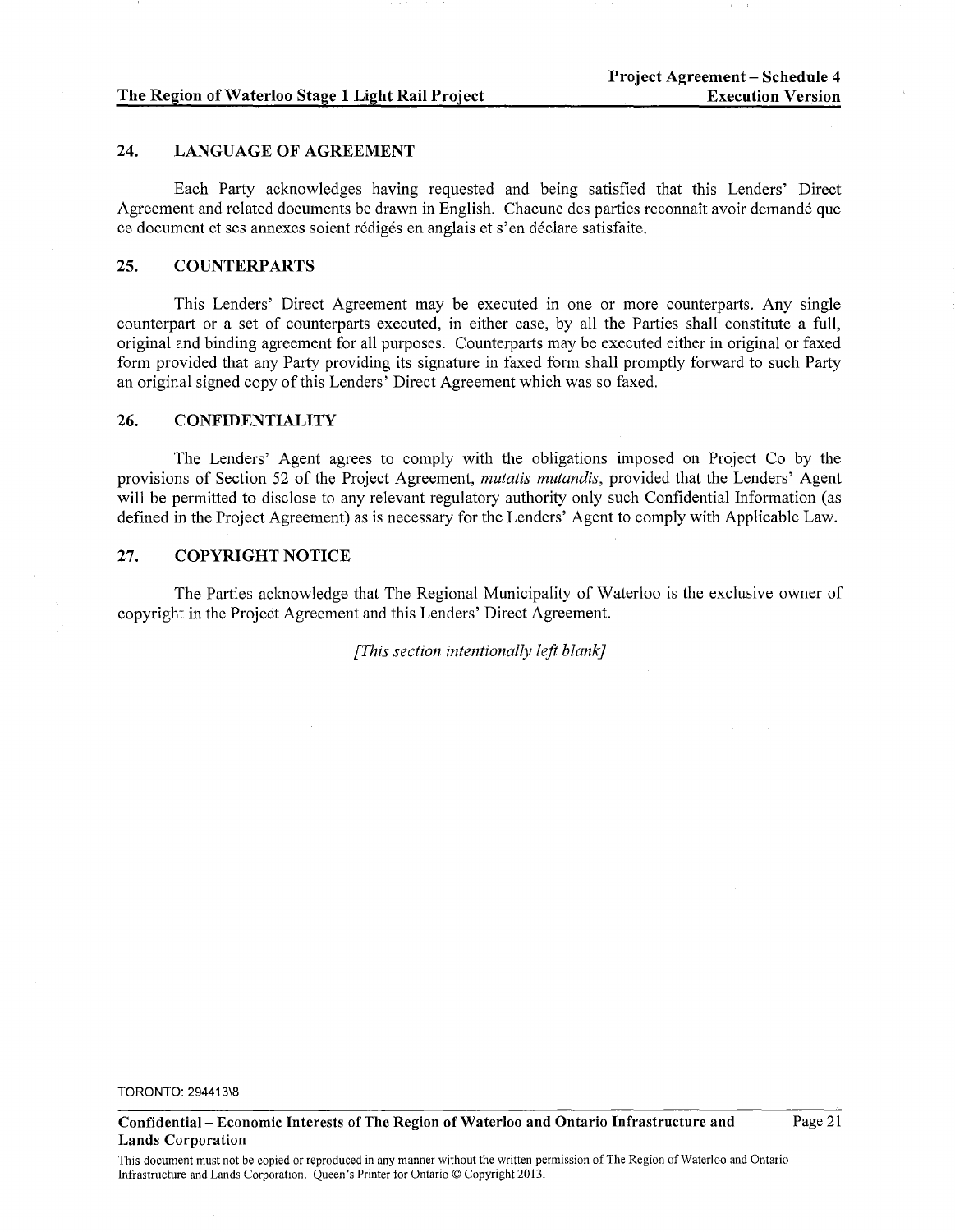Page 22

IN WITNESS WHEREOF the Parties have executed this Lenders' Direct Agreement as of the date first above written.

# THE REGIONAL MUNICIPALITY OF WATERLOO

Per:

Name: Ken Seiling Title: Regional Chair

I/We have authority to bind the corporation.

TORONTO: 294413\8

Confidential- Economic Interests of The Region of Waterloo and Ontario Infrastructure and Lands Corporation

This document must not be copied or reproduced in any manner without the written permission of The Region of Waterloo and Ontario Infrastructure and Lands Corporation. Queen's Printer for Ontario© Copyright 2013.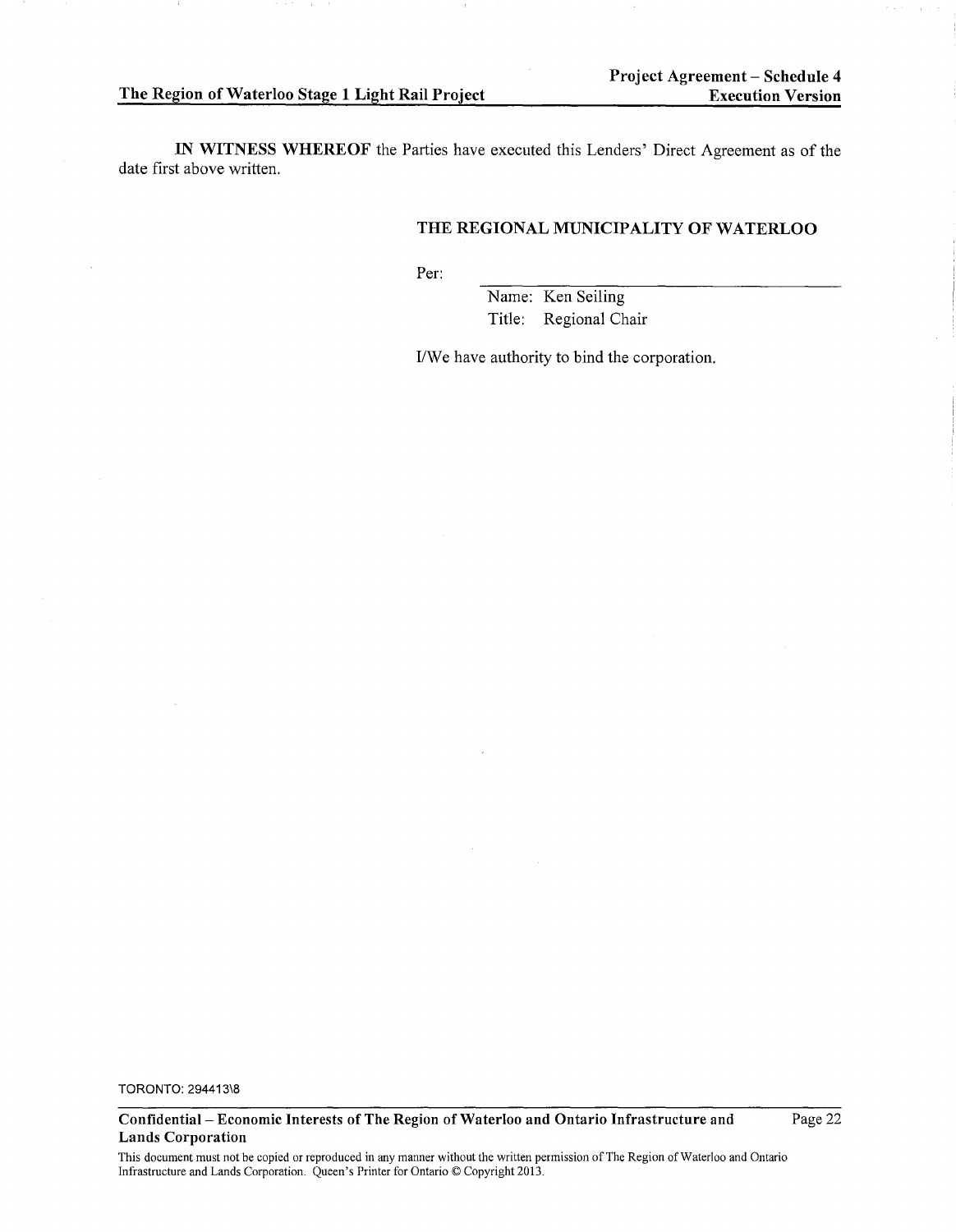# **BNY TRUST COMPANY OF CANADA, as Lenders' Agent**

Per:

Name: Geralyn Krowles Title: Authorized Signatory

*VWe* have authority to bind the corporation.

TORONTO: 294413\8

 $\alpha$ 

**Confidential- Economic Interests of The Region of Waterloo and Ontario Infrastructure and Lands Corporation** 

Page 23

This document must not be copied or reproduced in any manner without the written permission of The Region of Waterloo and Ontario Infrastructure and Lands Corporation. Queen's Printer for Ontario © Copyright 2013.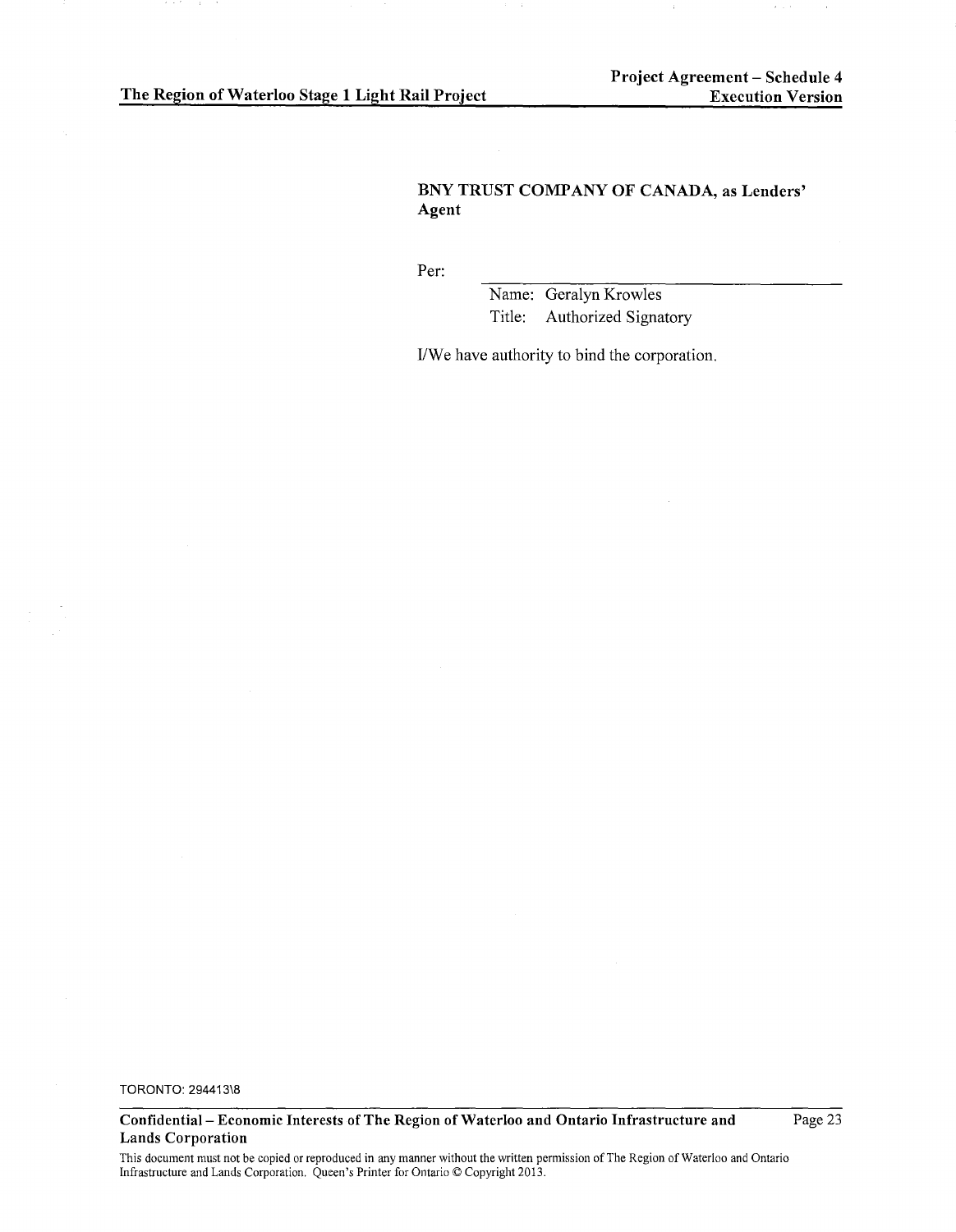GRANDLINQ GP, by its general partners, PLENARY<br>GRANDLINO GP INC.. MERIDIAM GRANDLINO INFRASTRUCTURE WATERLOO LRT ULC, AECON GRANDLINQ GP INC., KIEWIT WATERLOO<br>INVESTORS CORP. and KEOLIS WATERLOO INVESTORS CORP. and KEOLIS GENERAL PARTNER INC.

### PLENARY GRANDLINQ GP INC.

Per:

Per:

Name: Title:

Name: Title:

I/We have authority to bind the corporation.

## MERIDIAM INFRASTRUCTURE WATERLOO LRT ULC

Per:

Name: Title:

Per:

Name: Title:

I/We have authority to bind the corporation.

### AECON GRANDLINQ GP INC.

Per:

Name: Title:

Per:

Name: Title:

I/We have authority to bind the corporation.

TORONTO: 294413\8

Confidential- Economic Interests of The Region of Waterloo and Ontario Infrastructure and Lands Corporation

Page 24